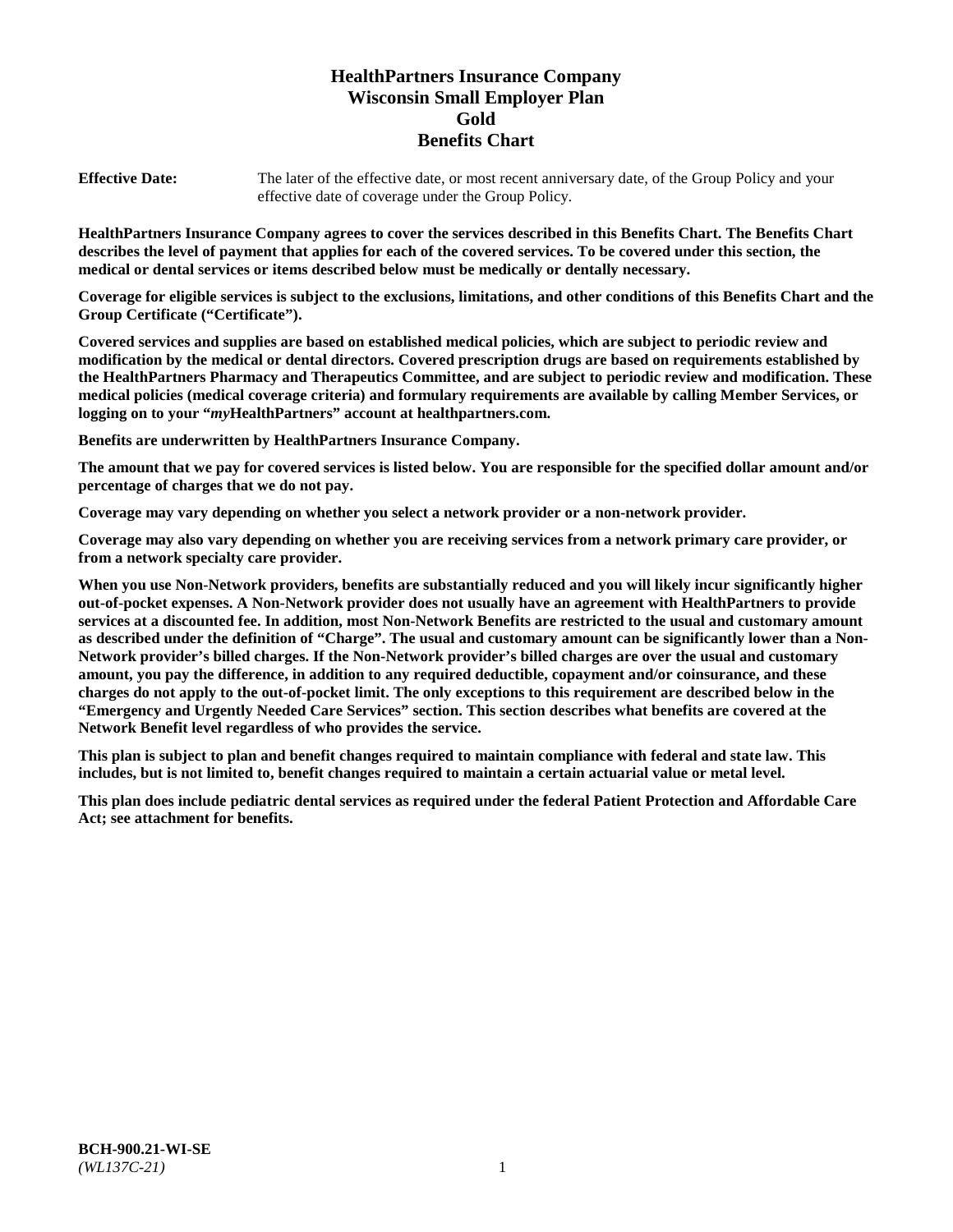# **These definitions apply to this Benefits Chart. They also apply to the Certificate.**

| <b>Biosimilar Drug:</b> | A prescription drug, approved by the Food and Drug Administration (FDA), that the FDA has<br>determined is biosimilar to and interchangeable with a biological brand name drug. Biosimilar<br>drugs are not considered generic drugs and are not covered under the generic drug benefit.                                                                                                                                                                                                                                                                                                                                                     |
|-------------------------|----------------------------------------------------------------------------------------------------------------------------------------------------------------------------------------------------------------------------------------------------------------------------------------------------------------------------------------------------------------------------------------------------------------------------------------------------------------------------------------------------------------------------------------------------------------------------------------------------------------------------------------------|
| <b>Brand Name Drug:</b> | A prescription drug, approved by the Food and Drug Administration (FDA), that is manufactured,<br>sold, or licensed for sale under a trademark by the pharmaceutical company that originally<br>researched and developed the drug. Brand name drugs have the same active-ingredient formula as<br>the generic version of the drug. However, generic drugs are manufactured and sold by other drug<br>manufacturers and are generally not available until after the patent on the brand name drug has<br>expired. A few brand name drugs may be covered at the generic drug benefit level if this is<br>indicated on the formulary.           |
| <b>Calendar Year</b>    | This is the 12-month period beginning 12:01 A.M. Central Time, on January 1, and ending 12:00<br>A.M. Central Time of the next following December 31.                                                                                                                                                                                                                                                                                                                                                                                                                                                                                        |
| <b>Charge:</b>          | For covered services delivered by a network provider, this is the provider's discounted fee for a<br>given medical/surgical service, procedure or item.                                                                                                                                                                                                                                                                                                                                                                                                                                                                                      |
|                         | For covered services delivered by non-network providers, a contracted rate may apply if such<br>arrangement is available to HealthPartners.                                                                                                                                                                                                                                                                                                                                                                                                                                                                                                  |
|                         | For the usual and customary charge for covered services delivered by non-network providers, our<br>payment is calculated using one of the following options to be determined at HealthPartners'<br>discretion: 1) a percentage of the Medicare fee schedule; 2) a comparable schedule if the service is<br>not on the Medicare fee schedule; or 3) a commercially reasonable rate for such service.                                                                                                                                                                                                                                          |
|                         | The usual and customary charge is the maximum amount allowed that we consider in the<br>calculation of the payment of charges incurred for certain covered services. You must pay for any<br>charges above the usual and customary charge, and they do not apply to the out-of-pocket limit.                                                                                                                                                                                                                                                                                                                                                 |
|                         | A charge is incurred for covered ambulatory medical and surgical services, on the date the service<br>or item is provided. A charge is incurred for covered inpatient services, on the date of admission to<br>a hospital. To be covered, a charge must be incurred on or after your effective date and on or<br>before the termination date.                                                                                                                                                                                                                                                                                                |
| Copayment/Coinsurance:  | The specified dollar amount, or percentage, of charges incurred for covered services, which we do<br>not pay, but which you must pay, each time you receive certain medical services, procedures or<br>items. Our payment for those covered services or items begins after the copayment or coinsurance<br>is satisfied. Covered services or items requiring a copayment or coinsurance are specified in this<br>Benefits Chart.                                                                                                                                                                                                             |
|                         | For services provided by a network provider:<br>An amount which is listed as a flat dollar copayment is applied to a network provider's discounted<br>charge for a given service. However, if the network provider's discounted charge for a service or<br>item is less than the flat dollar copayment, you will pay the network provider's discounted charge.<br>An amount which is listed as a percentage of charges or coinsurance is based on the network<br>provider's discounted charges, calculated at the time the claim is processed, which may include an<br>agreed upon fee schedule rate for case rate or withhold arrangements. |
|                         | For services provided by a non-network provider:<br>Any copayment or coinsurance is applied to the lesser of the provider's charges or the usual and<br>customary charge for a service.                                                                                                                                                                                                                                                                                                                                                                                                                                                      |
|                         | A copayment or coinsurance is due at the time a service is provided, or when billed by the<br>provider. The copayment or coinsurance applicable for a scheduled visit with a HealthPartners<br>network provider will be collected for each visit, late cancellation and failed appointment.                                                                                                                                                                                                                                                                                                                                                  |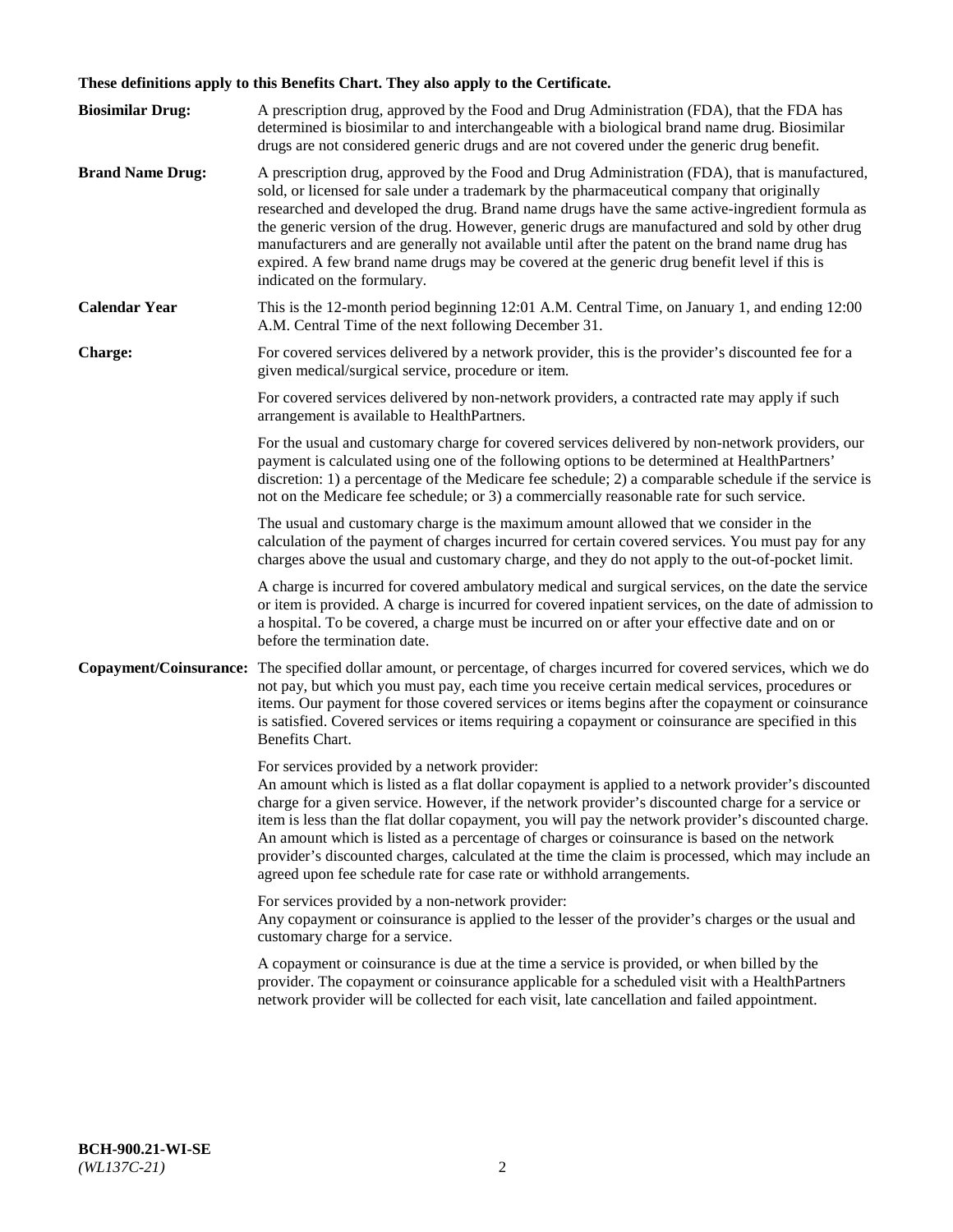| Deductible:                                | The specified dollar amount of charges incurred for covered services, which we do not pay, but an<br>enrollee or a family has to pay first in a calendar year. Our payment for those services or items<br>begins after the deductible is satisfied. For network providers, the amount of the charges that apply<br>to the deductible are based on the network provider's discounted charges, calculated at the time<br>the claim is processed, which may include an agreed upon fee schedule rate for case rate or<br>withhold arrangements. For non-network providers, the amount of charges that apply to the<br>deductible are the lesser of the provider's charges or the usual and customary charge for a service. |
|--------------------------------------------|-------------------------------------------------------------------------------------------------------------------------------------------------------------------------------------------------------------------------------------------------------------------------------------------------------------------------------------------------------------------------------------------------------------------------------------------------------------------------------------------------------------------------------------------------------------------------------------------------------------------------------------------------------------------------------------------------------------------------|
|                                            | Any amounts paid or reimbursed by a third party, including but not limited to: point of service<br>rebates, manufacturer coupons, manufacturer debits cards or other forms of direct reimbursement<br>to an Insured for a product or service, will not apply toward your deductible, to the extent<br>permitted under state and federal law.                                                                                                                                                                                                                                                                                                                                                                            |
|                                            | Your plan has an embedded deductible. This means once an Insured meets the individual<br>deductible, the plan begins paying benefits for that person. If two or more members of the family<br>meet the family deductible, the plan begins paying benefits for all members of the family,<br>regardless of whether each Insured has met the individual deductible. However, an Insured may<br>not contribute more than the individual deductible toward the family deductible.                                                                                                                                                                                                                                           |
|                                            | All services are subject to the deductible unless otherwise indicated below in this Benefits Chart.                                                                                                                                                                                                                                                                                                                                                                                                                                                                                                                                                                                                                     |
| <b>Formulary:</b>                          | This is a current list, which may be revised from time to time, of prescription drugs, medications,<br>equipment and supplies covered by us as indicated in this Benefits Chart which are covered at the<br>highest benefit level. Some drugs on the formulary may require prior authorization to be covered<br>as formulary drugs. The formulary, and information on drugs that require prior authorization, are<br>available by calling Member Services, or logging on to your "myHealthPartners" account at<br>healthpartners.com.                                                                                                                                                                                   |
| <b>Generic Drug:</b>                       | A prescription drug, approved by the Food and Drug Administration (FDA), that the FDA has<br>determined is comparable to a brand name drug product in dosage form, strength, route of<br>administration, quality, intended use and documented bioequivalence. Generally, generic drugs<br>cost less than brand name drugs. Some brand name drugs may be covered at the generic drug<br>benefit level if this is indicated on the formulary.                                                                                                                                                                                                                                                                             |
| <b>Lifetime Maximum</b><br><b>Benefit:</b> | The specified coverage limit actually paid by us for services and/or charges incurred by you for any<br>given procedure or diagnosis. Payment of benefits under this Benefits Chart ceases when that lifetime<br>maximum benefit is reached. You have to pay for any subsequent charges.                                                                                                                                                                                                                                                                                                                                                                                                                                |
| <b>Non-Formulary Drug:</b>                 | This is a prescription drug, approved by the Food and Drug Administration (FDA), that is not on<br>the formulary, is medically necessary and is not investigative or experimental or otherwise<br>excluded under the Certificate.                                                                                                                                                                                                                                                                                                                                                                                                                                                                                       |
|                                            | Out-of-Pocket Expenses: You pay the specified copayments/coinsurance and deductibles applicable for particular services,<br>subject to the out-of-pocket limit described below. These amounts are in addition to the monthly<br>premium payments.                                                                                                                                                                                                                                                                                                                                                                                                                                                                       |
| <b>Out-of-Pocket Limit:</b>                | You pay the copayments/coinsurance and deductibles for covered services, to the individual or<br>family out-of-pocket limit. Thereafter we cover 100% of the charges incurred for all other covered<br>services, for the rest of the calendar year. You pay amounts greater than the out-of-pocket limit if<br>you exceed any lifetime maximum benefit or any visit or day limits.                                                                                                                                                                                                                                                                                                                                      |
|                                            | Non-Network Benefits above the usual and customary charge (see definition of charge above) do<br>not apply to the out-of-pocket limit.                                                                                                                                                                                                                                                                                                                                                                                                                                                                                                                                                                                  |
|                                            | Non-Network Benefits for transplant surgery do not apply to the out-of-pocket limit.                                                                                                                                                                                                                                                                                                                                                                                                                                                                                                                                                                                                                                    |
|                                            | Any amounts paid or reimbursed by a third party, including but not limited to: point of service<br>rebates, manufacturer coupons, manufacturer debit cards or other forms of direct reimbursement to<br>an Insured for a product or service, will not apply as an out-of-pocket expense, to the extent<br>permitted under state and federal law.                                                                                                                                                                                                                                                                                                                                                                        |
|                                            | You are responsible to keep track of the out-of-pocket expenses. Contact Member Services for<br>assistance in determining the amount paid by the enrollee for specific eligible services received.<br>Claims for reimbursement under the out-of-pocket limit provisions are subject to the same time<br>limits and provisions described under the "Claims Provisions" section of the Certificate.                                                                                                                                                                                                                                                                                                                       |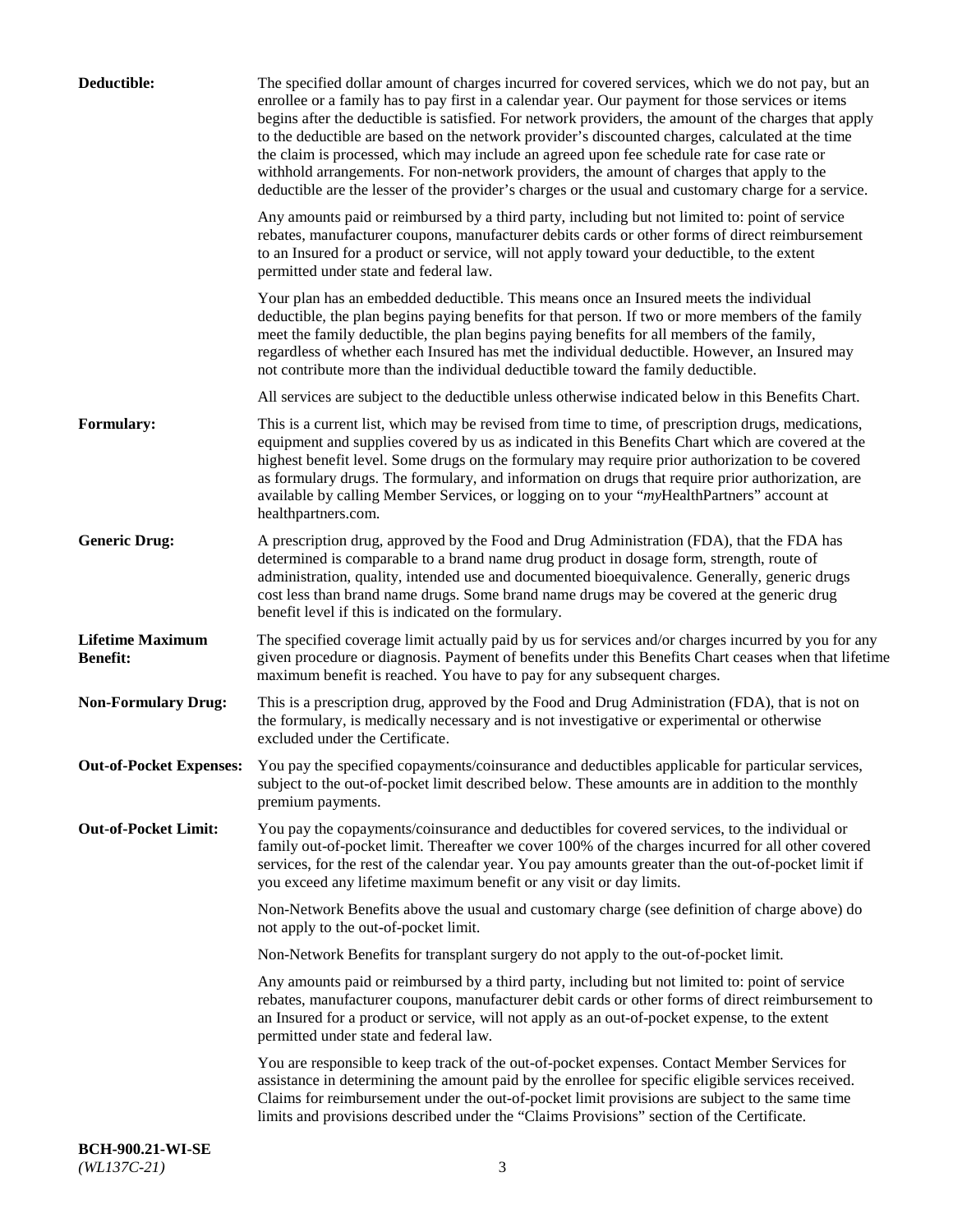|                             | Primary Care Providers: These are providers in the following categories: Family Practice, General Practice, Internal<br>Medicine, Pediatrics, Adolescent Medicine, Adult Medicine and Geriatrics.                                                                                                                                                                                                                                                                                                                                     |
|-----------------------------|---------------------------------------------------------------------------------------------------------------------------------------------------------------------------------------------------------------------------------------------------------------------------------------------------------------------------------------------------------------------------------------------------------------------------------------------------------------------------------------------------------------------------------------|
|                             | <b>Specialty Care Providers:</b> These are providers who are not in the following categories: Family Practice, General Practice,<br>Internal Medicine, Pediatrics, Adolescent Medicine, Adult Medicine and Geriatrics.                                                                                                                                                                                                                                                                                                                |
| <b>Specialty Drug List:</b> | This is a current list, which may be revised from time to time, of prescription drugs, medications,<br>equipment and supplies, which are typically bio-pharmaceuticals. The purpose of a specialty drug<br>list is to facilitate enhanced monitoring of complex therapies used to treat specific conditions.<br>Specialty drugs are covered by us as indicated in this Benefits Chart. The specialty drug list is<br>available by calling Member Services, or logging on to your "myHealthPartners" account at<br>healthpartners.com. |
| virtuwell:                  | This is an online service that you may use to receive a diagnosis and treatment for certain routine<br>conditions, such as a cold and flu, ear pain and sinus infections. You may access the virtuwell<br>website at virtuwell.com.                                                                                                                                                                                                                                                                                                   |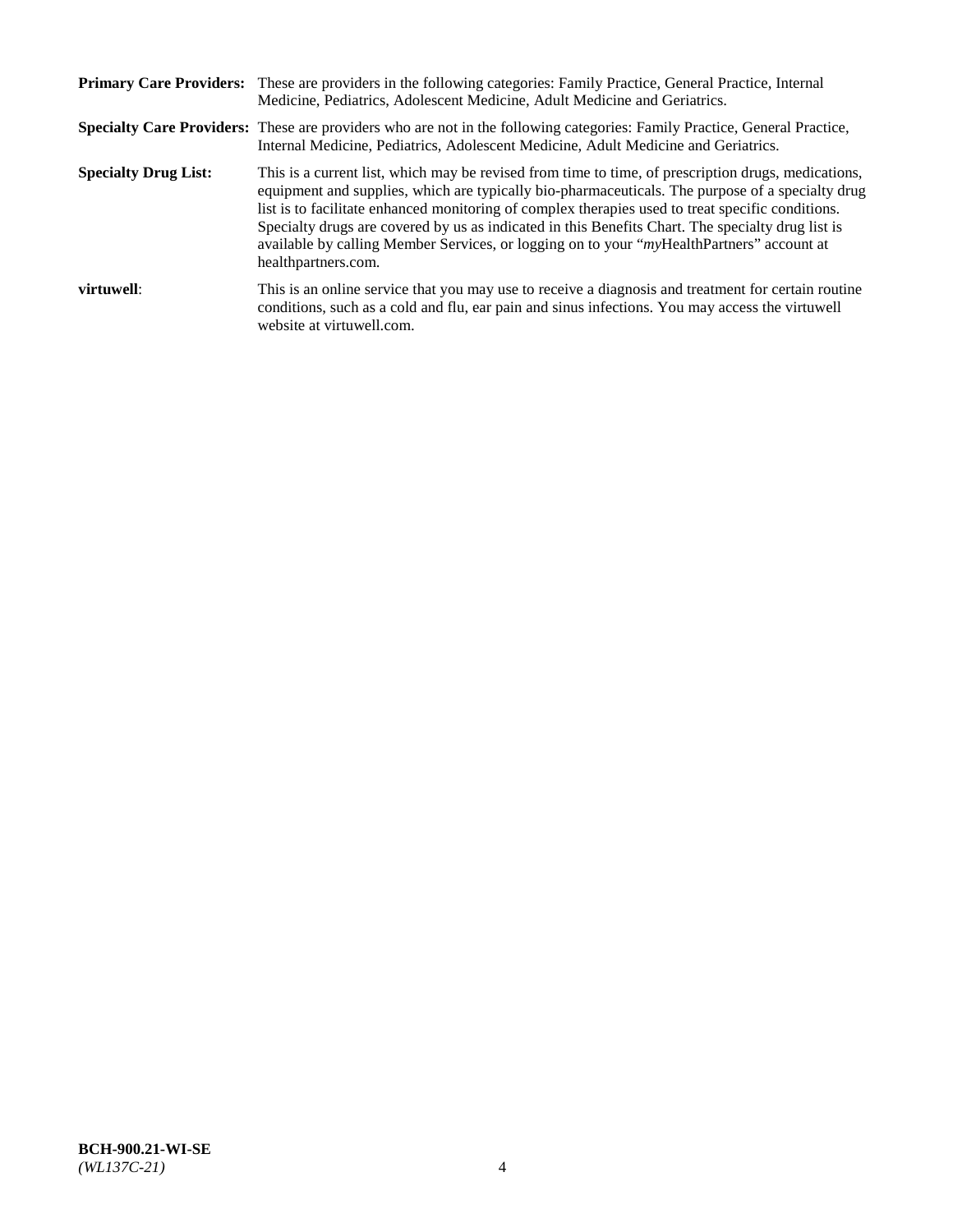# **DEDUCTIBLES AND OUT-OF-POCKET LIMITS**

#### **Individual Calendar Year Deductible**

| <b>Network Benefits</b> | <b>Non-Network Benefits</b> |
|-------------------------|-----------------------------|
| \$4,000                 | \$10,000                    |

#### **Family Calendar Year Deductible**

| <b>Network Benefits</b> | <b>Non-Network Benefits</b> |
|-------------------------|-----------------------------|
| $\frac{1}{2}$ \$12,000  | \$20,000                    |

Separate deductibles must be satisfied under the Network Benefits and Non-Network Benefits.

Your plan has an embedded deductible. This means once an Insured meets the individual deductible, the plan begins paying benefits for that person. If two or more members of the family meet the family deductible, the plan begins paying benefits for all members of the family, regardless of whether each Insured has met the individual deductible. However, an Insured may not contribute more than the individual deductible toward the family deductible.

Any amounts paid or reimbursed by a third party, including but not limited to: point of service rebates, manufacturer coupons, manufacturer debits cards or other forms of direct reimbursement to an Insured for a product or service, will not apply toward your deductible, to the extent permitted under state and federal law.

#### **Individual Calendar Year Out-of-Pocket Limit**

| <b>Network Benefits</b> | <b>Non-Network Benefits</b> |
|-------------------------|-----------------------------|
| \$6,500                 | \$30,000                    |

#### **Family Calendar Year Out-of-Pocket Limit**

| <b>Network Benefits</b> | Non-Network Benefits |
|-------------------------|----------------------|
| \$13,000                | \$60,000             |

Separate Out-of-Pocket Limits must be satisfied under Network Benefits and Non-Network Benefits.

Non-Network Benefits above the usual and customary charge will not apply to the individual or family Out-of-Pocket Limit.

Non-Network Benefits for transplant surgery do not apply to the Out-of-Pocket Limit.

Any amounts paid or reimbursed by a third party, including but not limited to: point of service rebates, manufacturer coupons, manufacturer debit cards or other forms of direct reimbursement to an Insured for a product or service, will not apply as an out-of-pocket expense, to the extent permitted under state and federal law.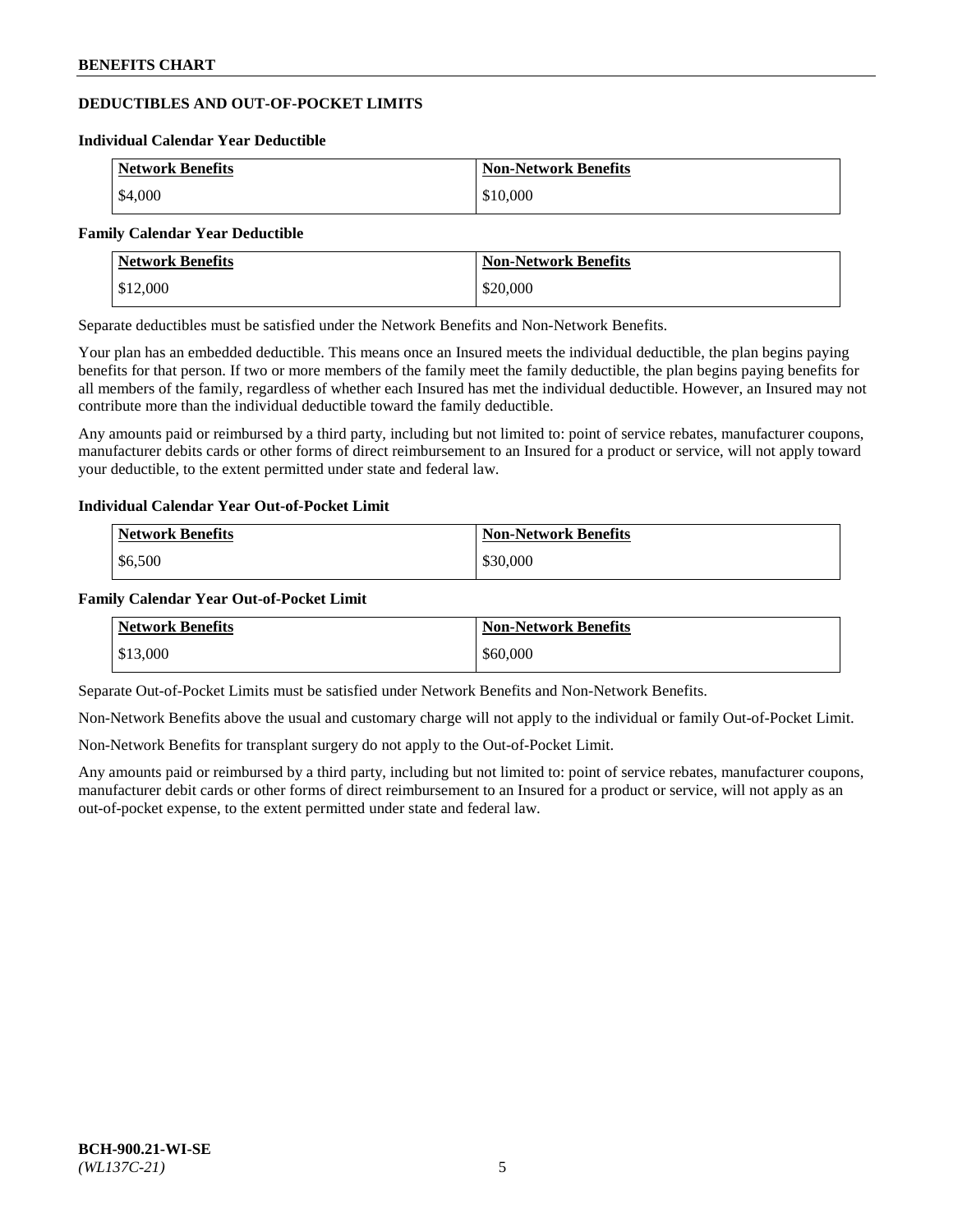# **AMBULANCE AND MEDICAL TRANSPORTATION**

#### **Covered Services:**

We cover ambulance and medical transportation for medical emergencies and as shown below.

We also cover medically necessary, non-emergency transportation if it meets our medical coverage criteria. Covered services and supplies are based on established medical policies, which are subject to periodic review and modification by the medical directors. These medical policies (medical coverage criteria) and applicable prior authorization requirements are available by calling Member Services, or logging on to your "*my*HealthPartners" account a[t healthpartners.com.](https://www.healthpartners.com/hp/index.html)

#### **Ambulance and Medical Transportation (other than non-emergency fixed wing air ambulance transportation)**

| <b>Network Benefits</b>      | <b>Non-Network Benefits</b> |
|------------------------------|-----------------------------|
| 70% of the charges incurred. | See Network Benefits.       |

#### **Non-Emergency Fixed Wing Air Ambulance Transportation**

| <b>Network Benefits</b>      | <b>Non-Network Benefits</b>  |
|------------------------------|------------------------------|
| 70% of the charges incurred. | 50% of the charges incurred. |

#### **Not Covered:**

See "Services Not Covered" in the Certificate.

### **AUTISM TREATMENT**

#### **Covered Services:**

Your network provider will coordinate the prior authorization process for any autism treatment services. You may call Member Services at 952-883-5000 or toll-free at 1-800-883-2177 if you have any questions or concerns regarding the authorization process.

Please call Member Services at 952-883-5000 or toll-free at 1-800-883-2177 to request authorization for autism treatment services from a non-network provider.

We cover prior authorized evidence-based intensive-level and nonintensive-level treatment of autism spectrum disorders (autism disorder, Asperger's syndrome or pervasive development disorder not otherwise specified).

Covered services are based on established medical policies, which are subject to periodic review and modification by the medical or dental directors. These medical policies (medical coverage criteria) are available by calling Member Services, or logging on to your "*my*HealthPartners" account at [healthpartners.com.](https://www.healthpartners.com/hp/index.html)

**Intensive-Level Services** for children diagnosed with autism spectrum disorders. Intensive-level services must begin on or after two years of age and end before nine years of age. Intensive-level services, on average, are services provided for more than 20 hours of treatment per week. (The average number of hours a week is calculated over a six-month period.)

| <b>Network Benefits</b>                                                                                                                              | <b>Non-Network Benefits</b>                                              |
|------------------------------------------------------------------------------------------------------------------------------------------------------|--------------------------------------------------------------------------|
| 100% of the charges incurred, subject to a<br>copayment of \$30 per visit.<br>Deductible does not apply.<br>Limited to 235 visits per calendar year. | 50% of the charges incurred.<br>Limited to 235 visits per calendar year. |

The maximum number of visits is combined for Network Benefits and Non-Network Benefits.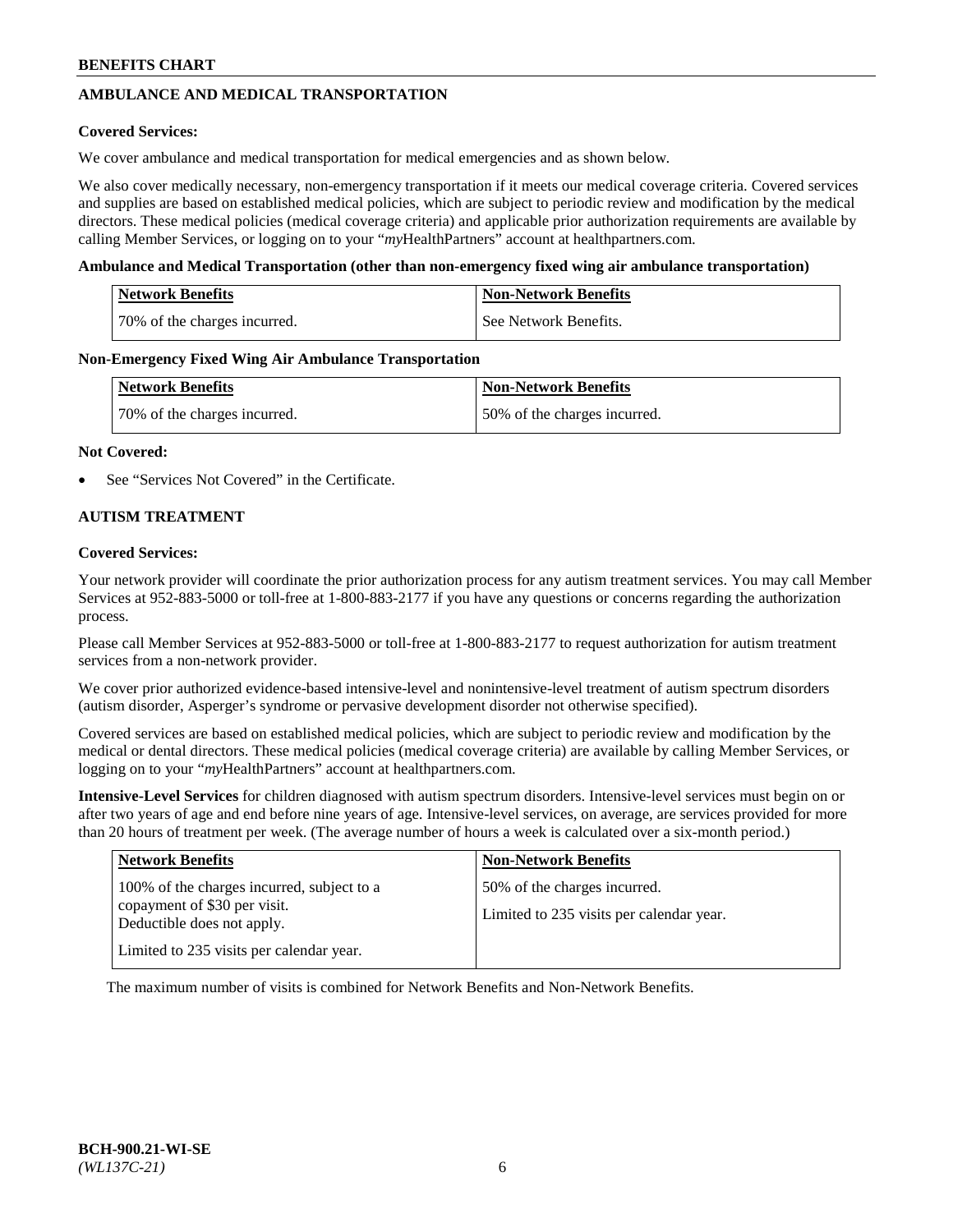## **Intensive-Level Services Lifetime Maximum Benefit**

| <b>Network Benefits</b>                               | <b>Non-Network Benefits</b>                           |
|-------------------------------------------------------|-------------------------------------------------------|
| 4 years of cumulative services under this plan or any | 4 years of cumulative services under this plan or any |
| other plan.                                           | other plan.                                           |

The Lifetime Maximum Benefit is combined for Network Benefits and Non-Network Benefits.

#### **Nonintensive-Level Services** for Insureds diagnosed with autism spectrum disorders

| <b>Network Benefits</b>                                                                                                                              | <b>Non-Network Benefits</b>                                              |
|------------------------------------------------------------------------------------------------------------------------------------------------------|--------------------------------------------------------------------------|
| 100% of the charges incurred, subject to a<br>copayment of \$30 per visit.<br>Deductible does not apply.<br>Limited to 120 visits per calendar year. | 50% of the charges incurred.<br>Limited to 120 visits per calendar year. |

The maximum number of visits is combined for Network Benefits and Non-Network Benefits.

#### **Not Covered:**

See "Services Not Covered" in the Certificate.

# **BEHAVIORAL HEALTH SERVICES**

#### **Covered Services:**

Covered services are based on established medical policies, which are subject to periodic review and modification by the medical directors. These medical policies (medical coverage criteria) are available by calling Member Services, or logging on to your "*my*HealthPartners" account at [healthpartners.com.](https://www.healthpartners.com/hp/index.html)

**Transitional Treatment Services.** These are services for the treatment of nervous or mental disorders, alcoholism or other drug abuse problems which are provided to an Insured in a less restrictive manner than are inpatient hospital services but in a more intensive manner than are outpatient services. Transitional treatment services are services offered by a provider, and certified by the Wisconsin Department of Health Services for each of the following (except the last bulleted item):

- Mental health services for covered adults in a day treatment program.
- Mental health services for covered children in a day hospital treatment program.
- Services for persons with chronic mental illness provided through a community support program.
- Residential treatment programs for alcohol and/or drug dependent covered persons.
- Alcohol and Other Drug Abuse (AODA) services in, a day treatment program.
- Services for persons who are experiencing a mental health crisis or who are in a situation likely to turn into a mental health crisis if support is not provided.
- Intensive outpatient programs for the treatment of psychoactive substance use disorders provided in accordance with the patient placement criteria of the American Society of Addiction Medicine.

#### **Mental Health Services**

We cover services for mental health diagnoses as described in the Diagnostic and Statistical Manual of Mental Disorders – Fifth Edition (DSM 5) (most recent edition) that lead to significant disruption of function in your life.

We provide coverage for mental health treatment ordered by a Wisconsin court under a valid court order that is issued on the basis of a behavioral care evaluation performed by a licensed psychiatrist or doctoral level licensed psychologist, which includes a diagnosis and an individual treatment plan for care in the most appropriate, least restrictive environment. We must be given a copy of the court order and the behavioral care evaluation, and the service must be a covered benefit under this plan, and the service must be provided by a network provider, or other provider as required by law.

**Outpatient Services:** We cover medically necessary outpatient professional mental health services for evaluation, crisis intervention, and treatment of mental health disorders.

A comprehensive diagnostic assessment will be made of each patient as the basis for a determination by a mental health professional, concerning the appropriate treatment and the extent of services required.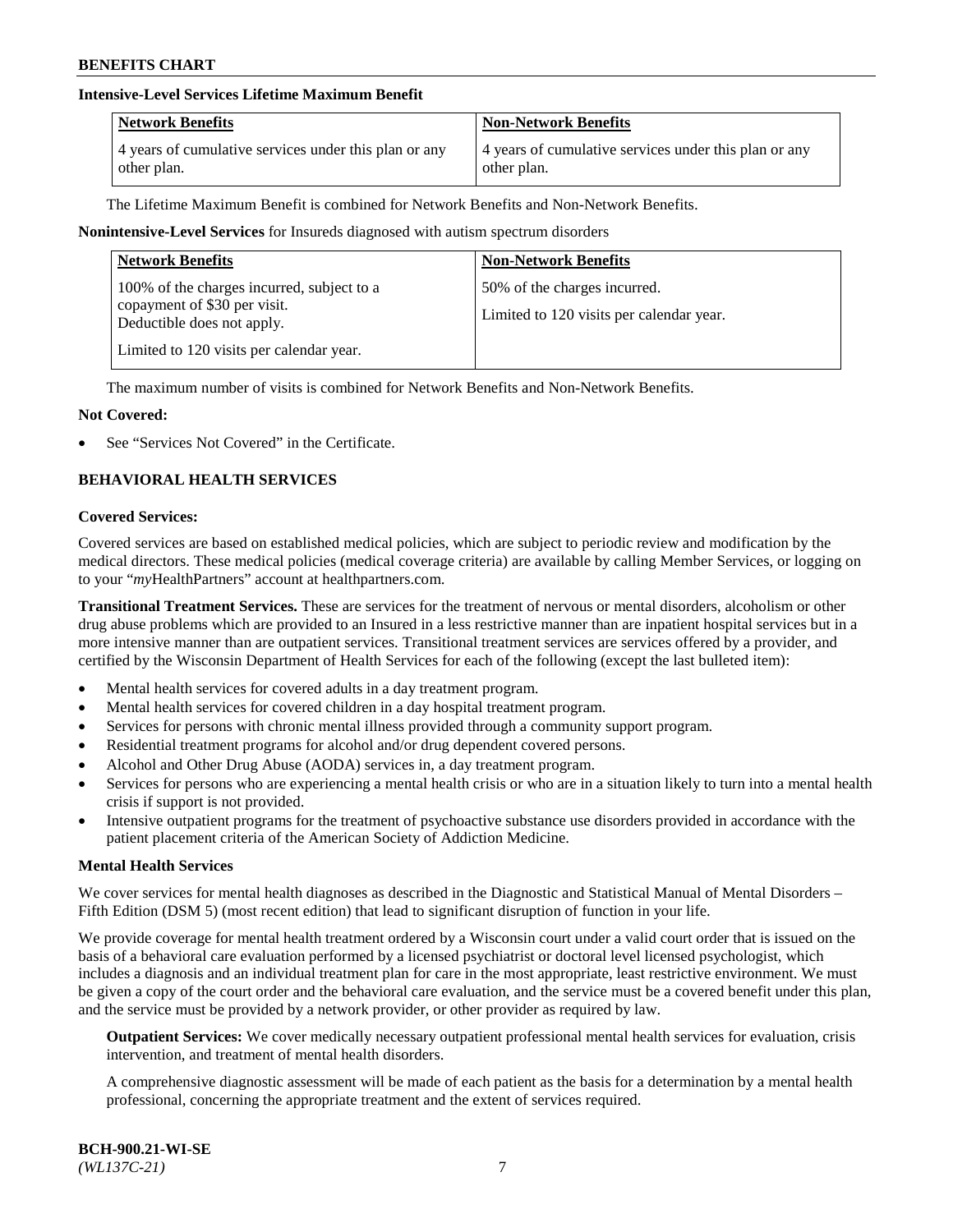Outpatient services we cover for a diagnosed mental health condition include the following:

- Individual, group, family and multi-family therapy.
- Medication management provided by a physician, certified nurse practitioner, or physician's assistant.
- Psychological testing services for the purposes of determining the differential diagnoses and treatment planning for patients currently receiving behavioral health services.
- Partial hospitalization services in a licensed hospital or community mental health center.
- Psychotherapy and nursing services provided in the home if authorized by us.
- Treatment of gender dysphoria that meets medical coverage criteria.

| <b>Network Benefits</b>                                                                                                                                                                                                                           | <b>Non-Network Benefits</b>  |
|---------------------------------------------------------------------------------------------------------------------------------------------------------------------------------------------------------------------------------------------------|------------------------------|
| 100% of the charges incurred, subject to a<br>copayment of \$30 per visit.<br>Deductible does not apply.<br>For family therapy, only one copayment will be<br>charged, regardless of the number of Insureds primarily<br>involved in the therapy. | 50% of the charges incurred. |

### **Group Therapy**

| <b>Network Benefits</b>                                                                                  | <b>Non-Network Benefits</b>  |
|----------------------------------------------------------------------------------------------------------|------------------------------|
| 100% of the charges incurred, subject to a<br>copayment of \$15 per visit.<br>Deductible does not apply. | 50% of the charges incurred. |

**Inpatient Services:** We cover medically necessary inpatient services in a hospital or licensed residential treatment facility and professional services for treatment of mental health disorders. Medical stabilization is covered under inpatient hospital services in the "Hospital and Skilled Nursing Facility Services" section.

We cover residential care for the treatment of eating disorders in a licensed facility, as an alternative to inpatient care, when it is medically necessary and your physician obtains authorization from us.

| Network Benefits             | Non-Network Benefits         |
|------------------------------|------------------------------|
| 70% of the charges incurred. | 50% of the charges incurred. |

**Transitional Treatment Services:** We cover transitional treatment services described above for treatment of mental and nervous disorders.

| <b>Network Benefits</b>                                                                                  | <b>Non-Network Benefits</b>  |
|----------------------------------------------------------------------------------------------------------|------------------------------|
| 100% of the charges incurred, subject to a<br>copayment of \$30 per visit.<br>Deductible does not apply. | 50% of the charges incurred. |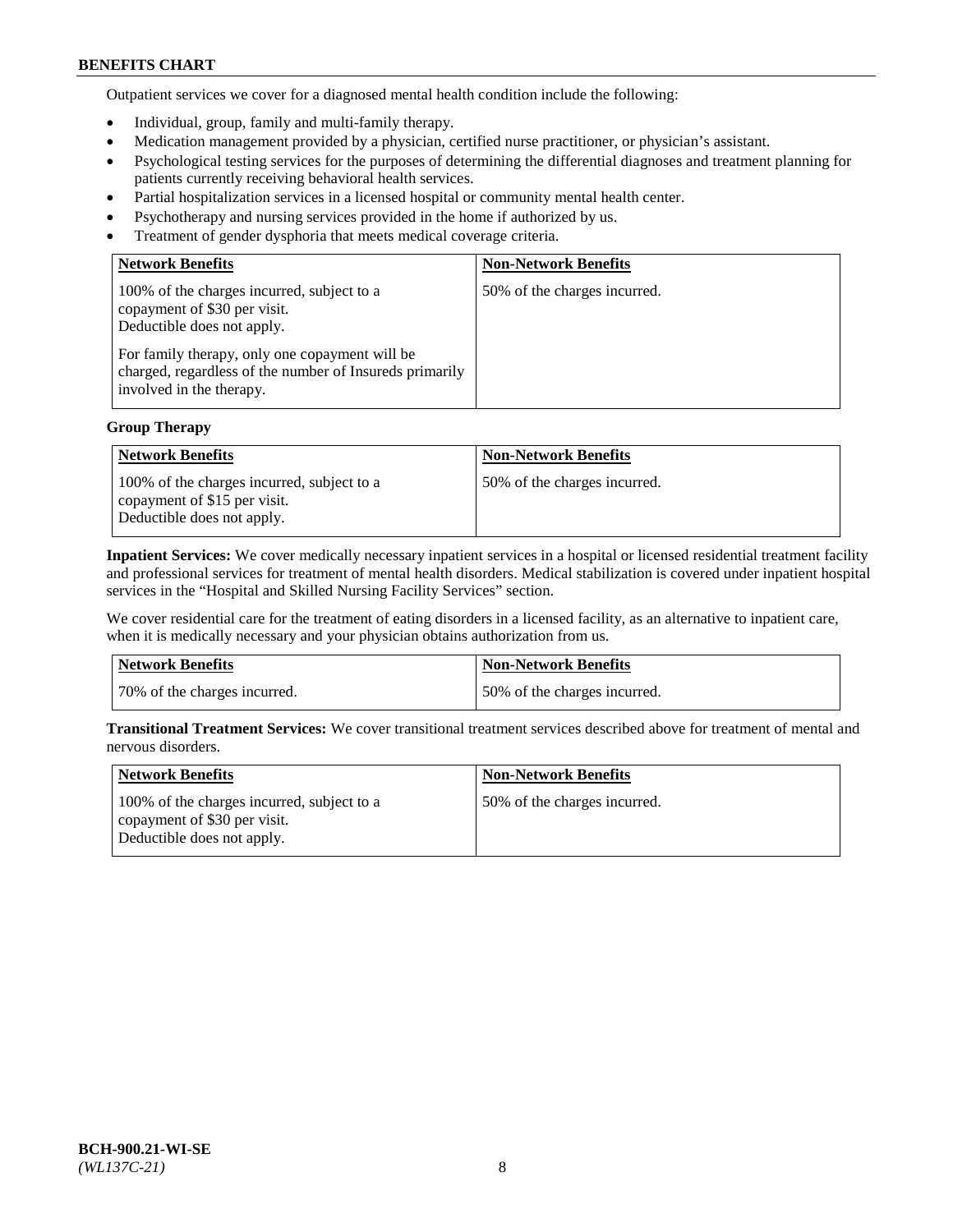# **Substance Abuse Treatment Services**

We cover medically necessary services for assessments by a licensed alcohol and drug counselor and treatment of Substance Related Disorders as defined in the latest edition of the DSM 5.

**Outpatient Services:** We cover medically necessary outpatient professional services for diagnosis and treatment of alcoholism and other drug abuse problems. Substance abuse treatment services must be provided by a program licensed by the local Department of Health Services. Outpatient services we cover for a diagnosed substance abuse disorder include the following:

- Individual, group, family, and multi-family therapy provided in an office setting.
- We cover opiate replacement therapy including methadone and buprenorphine treatment.

| <b>Network Benefits</b>                                                                                  | <b>Non-Network Benefits</b>  |
|----------------------------------------------------------------------------------------------------------|------------------------------|
| 100% of the charges incurred, subject to a<br>copayment of \$30 per visit.<br>Deductible does not apply. | 50% of the charges incurred. |

**Inpatient Services:** We cover medically necessary inpatient services in a hospital or a licensed residential primary treatment center.

We cover services provided in a hospital that is licensed by the local state and accredited by Medicare.

**Detoxification Services.** We cover detoxification services in a hospital or community detoxification facility if it is licensed by the local Department of Health Services.

| Network Benefits             | <b>Non-Network Benefits</b>  |
|------------------------------|------------------------------|
| 70% of the charges incurred. | 50% of the charges incurred. |

**Transitional Treatment Services:** We cover transitional treatment services described above for treatment of alcoholism or other drug abuse problems.

| <b>Network Benefits</b>                                                                                  | <b>Non-Network Benefits</b>  |
|----------------------------------------------------------------------------------------------------------|------------------------------|
| 100% of the charges incurred, subject to a<br>copayment of \$30 per visit.<br>Deductible does not apply. | 50% of the charges incurred. |

**Additional Mental Health and Substance Abuse Treatment Benefits for a Dependent Child Who is a Student:** If a dependent child is a student in a school and that school is located in Wisconsin, but outside of our service area, we cover services as required under Wisconsin Statute 609.655.

| <b>Network Benefits</b>                                                                                  | <b>Non-Network Benefits</b>  |
|----------------------------------------------------------------------------------------------------------|------------------------------|
| 100% of the charges incurred, subject to a<br>copayment of \$30 per visit.<br>Deductible does not apply. | 50% of the charges incurred. |

# **Not Covered:**

See "Services Not Covered" in the Certificate.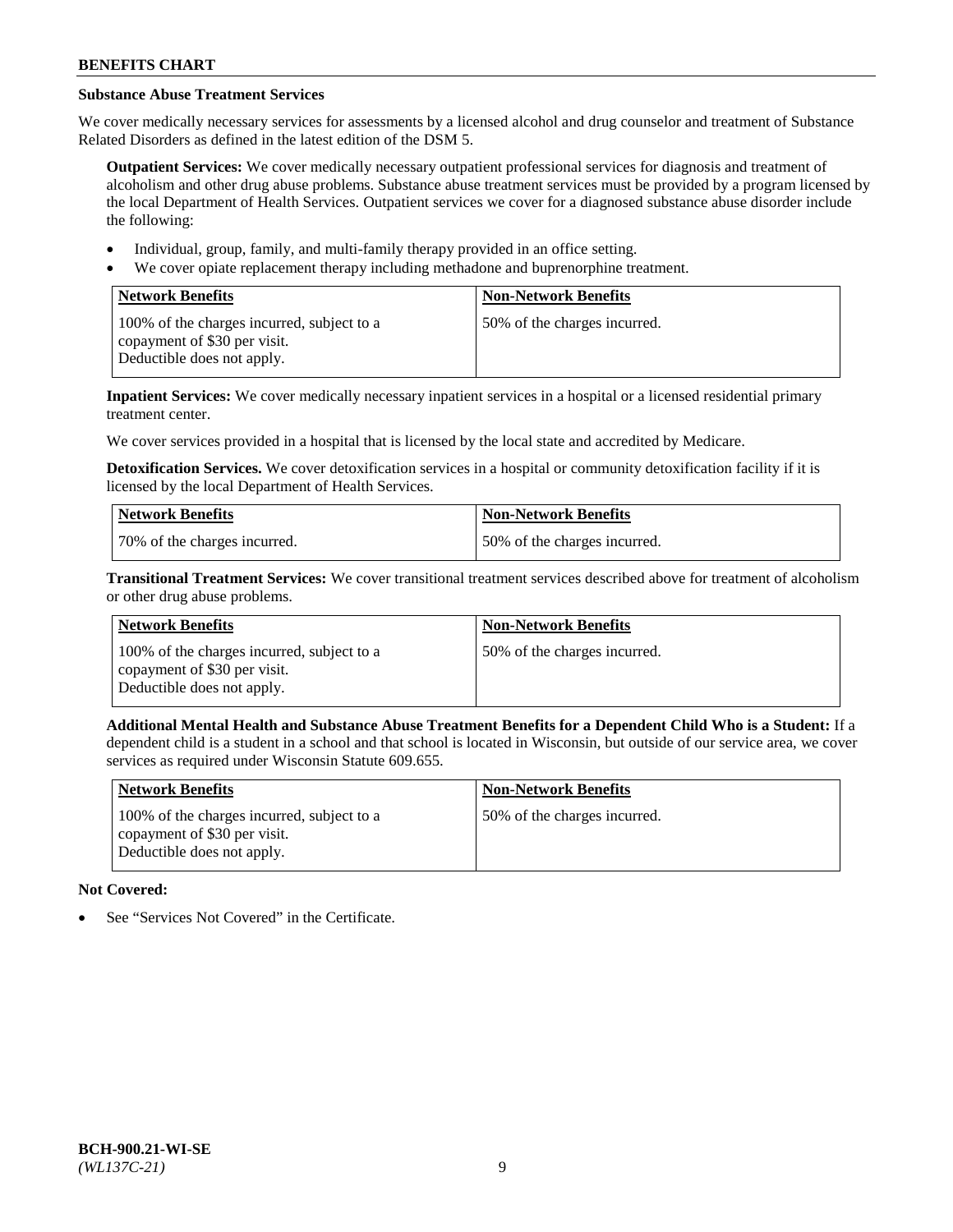# **CHIROPRACTIC SERVICES**

## **Covered Services:**

We cover chiropractic services for rehabilitative care. Chiropractic services are adjustments to any abnormal articulations of the human body, especially those of the spinal column, for the purpose of giving freedom of action to impinged nerves that may cause pain or deranged function.

Massage therapy which is performed in conjunction with other treatment/modalities by a chiropractor, is part of a prescribed treatment plan and is not billed separately is covered

| <b>Network Benefits</b>                                                                                  | <b>Non-Network Benefits</b>  |
|----------------------------------------------------------------------------------------------------------|------------------------------|
| 100% of the charges incurred, subject to a<br>copayment of \$50 per visit.<br>Deductible does not apply. | 50% of the charges incurred. |

# **Not Covered:**

- Massage therapy for the purpose of comfort or convenience of the Insured.
- See "Services Not Covered" in the Certificate.

# **CLINICAL TRIALS**

# **Covered Services:**

We cover certain routine services if you participate in a Phase I, Phase II, Phase III or Phase IV approved clinical trial that is conducted in relation to the prevention, detection, or treatment of cancer or other life-threatening disease or condition as defined in the Affordable Care Act. Approved clinical trials include (1) federally funded trials when the study or investigation is approved or funded by any of the federal agencies defined in the Public Health Services Act, section 2709 (d) (1) (A); (2) the study or investigation is conducted under an investigational new drug application reviewed by the Food and Drug Administration; and (3) the study or investigation is a drug trial that is exempt from having such an investigational new drug application. We cover routine patient costs for services that would be eligible under the Certificate and this Benefits Chart if the service were provided outside of a clinical trial.

| <b>Network Benefits</b>                                 | <b>Non-Network Benefits</b>                           |
|---------------------------------------------------------|-------------------------------------------------------|
| Coverage level is same as corresponding Network         | Coverage level is same as corresponding               |
| Benefits, depending on type of service provided such as | Non-Network Benefits, depending on type of service    |
| Office Visits for Illness or Injury, Inpatient or       | provided such as Office Visits for Illness or Injury, |
| Outpatient Hospital Services.                           | Inpatient or Outpatient Hospital Services.            |

# **Not Covered:**

- The investigative or experimental item, device or service itself.
- Items or services that are provided solely to satisfy data collection and analysis needs and that are not used in the direct clinical management of the patient.
- A service that is clearly inconsistent with widely accepted and established standards of care for a particular diagnosis.
- See "Services Not Covered" in the Certificate.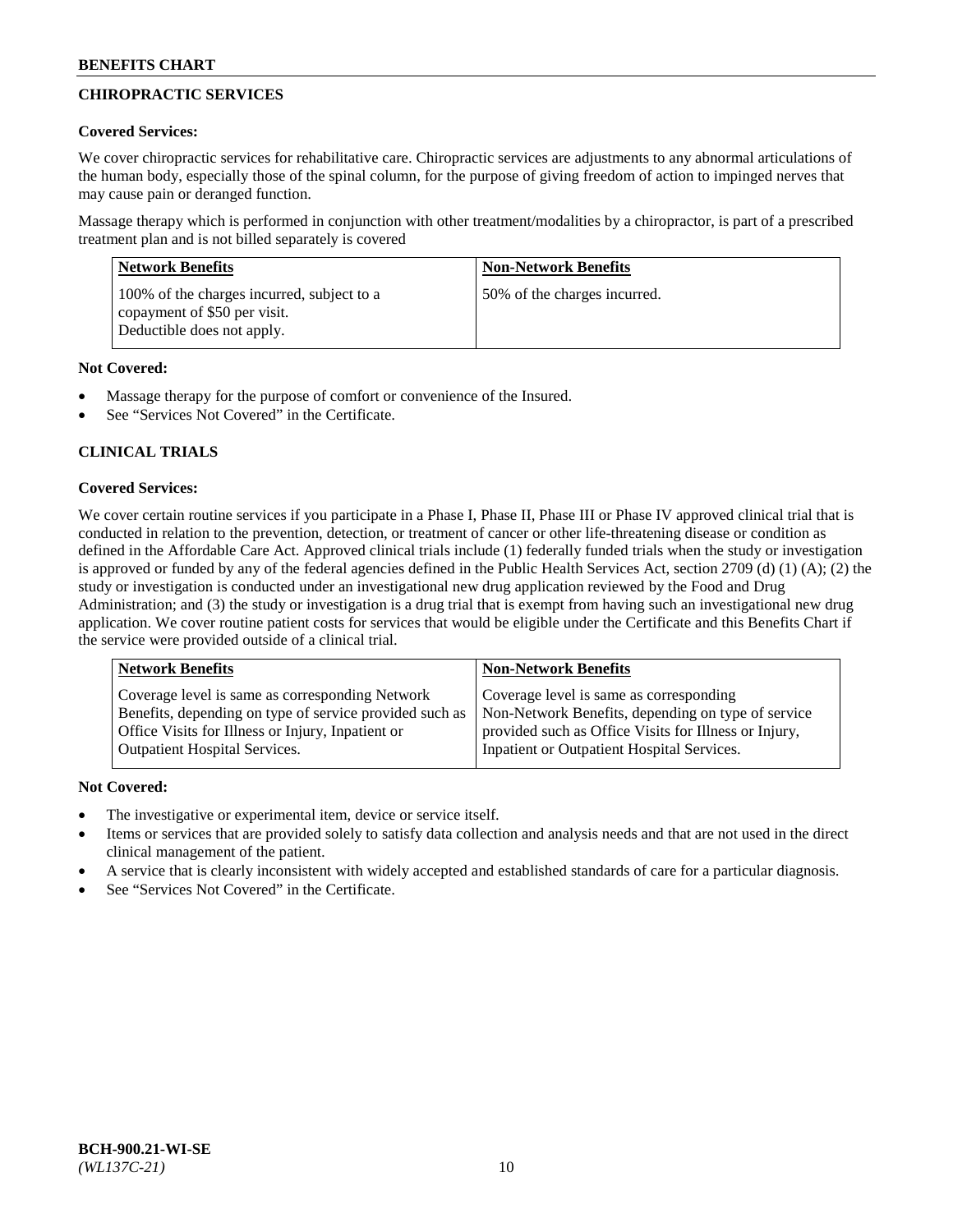# **DENTAL SERVICES**

### **Covered Services:**

We cover services as described below.

**Accidental Dental Services:** We cover dentally necessary services to treat and restore damage done to sound, natural, unrestored teeth as a result of an accidental injury. Coverage is for damage caused by external trauma to face and mouth only, not for cracked or broken teeth, which result from biting or chewing. We cover restorations, root canals, crowns and replacement of teeth lost that are directly related to the accident in which the Insured was involved. We cover initial exam, x-rays and palliative treatment including extractions, and other oral surgical procedures directly related to the accident. Subsequent treatment must be initiated within the policies time-frame and must be directly related to the accident. We do not cover restoration and replacement of teeth that are not "sound and natural" at the time of the accident.

Full mouth rehabilitations to correct occlusion (bite) and malocclusion (misaligned teeth not due to the accident) are not covered.

When an implant-supported dental prosthetic treatment is pursued, the accidental dental benefit will be applied to the prosthetic procedure. Benefits are limited to the amount that would be paid toward the placement of a removable dental prosthetic appliance that could be used in the absence of implant treatment. Care must be provided or pre-authorized by a HealthPartners dentist.

| <b>Network Benefits</b>      | <b>Non-Network Benefits</b>  |
|------------------------------|------------------------------|
| 70% of the charges incurred. | 50% of the charges incurred. |

For all accidental dental services, treatment and/or restoration must be initiated within six months of the date of the injury. Coverage is limited to the initial course of treatment and/or initial restoration. Services must be provided within 24 months of the date of injury to be covered.

### **Medical Referral Dental Services**

**Medically Necessary Outpatient Dental Services:** We cover medically necessary outpatient dental services. Coverage is limited to dental services required for treatment of an underlying medical condition, e.g., removal of teeth to complete radiation treatment for cancer of the jaw, cysts and lesions.

| Network Benefits                                                                                         | <b>Non-Network Benefits</b>  |
|----------------------------------------------------------------------------------------------------------|------------------------------|
| 100% of the charges incurred, subject to a<br>copayment of \$50 per visit.<br>Deductible does not apply. | 50% of the charges incurred. |

**Medically Necessary Hospitalization and Anesthesia for Dental Care:** We cover medically necessary hospitalization for dental care. This is limited to charges incurred by an Insured who: (1) is a child under age 5; (2) is severely disabled; (3) has a medical condition, and requires hospitalization or general anesthesia for dental care treatment; or (4) is a child between ages 5 and 12 and care in dental offices has been attempted unsuccessfully and usual methods of behavior modification have not been successful, or when extensive amounts of restorative care, exceeding four appointments, are required. Coverage is limited to facility and anesthesia charges. Oral surgeon/dentist professional fees are not covered. The following are examples, though not all-inclusive, of medical conditions which may require hospitalization for dental services: severe asthma, severe airway obstruction or hemophilia. Hospitalization required due to the behavior of the Insured or due to the extent of the dental procedure is not covered.

| Network Benefits             | Non-Network Benefits         |
|------------------------------|------------------------------|
| 70% of the charges incurred. | 50% of the charges incurred. |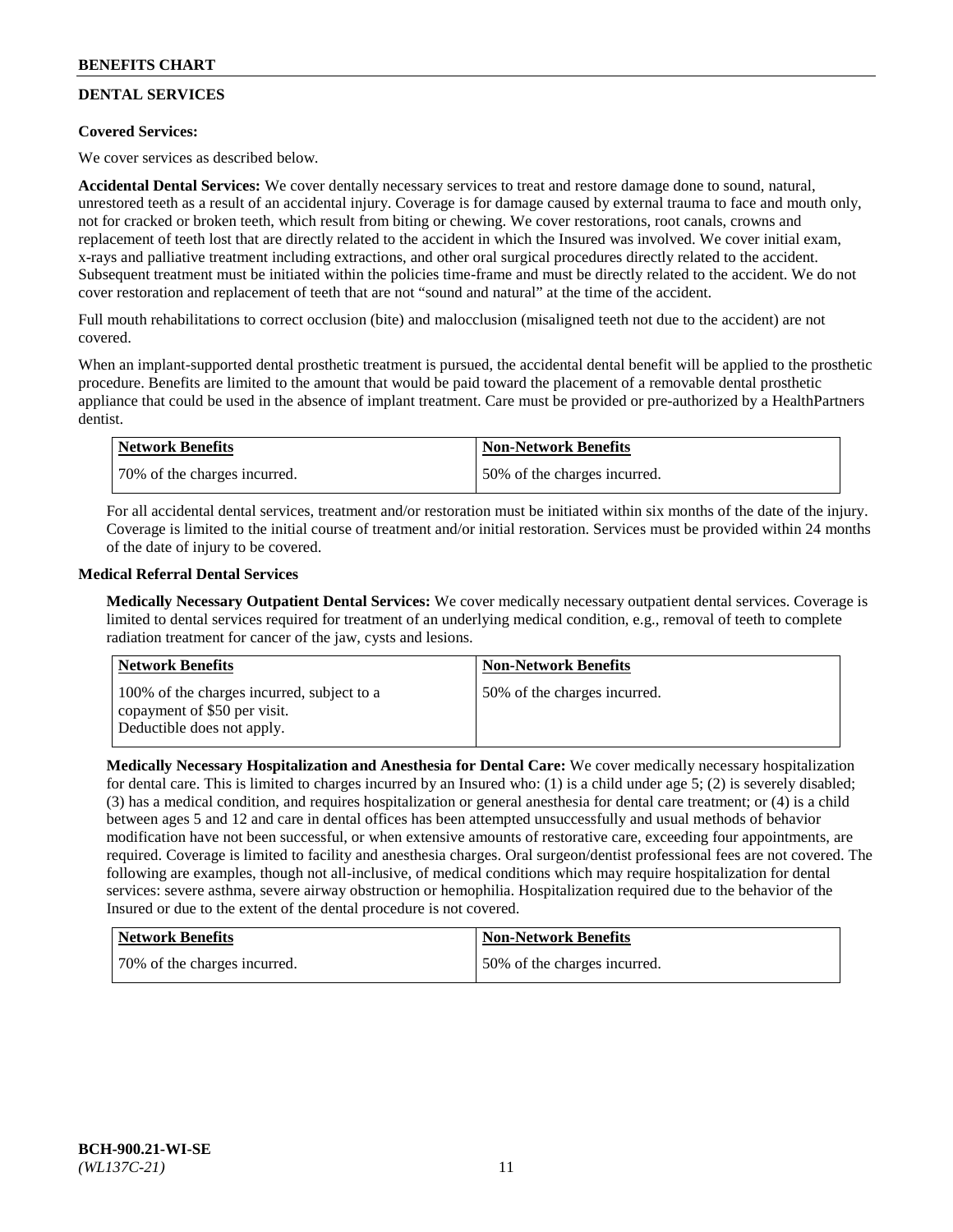**Medical Complications of Dental Care:** We cover medical complications of dental care. Treatment must be medically necessary care and related to medical complications of non-covered dental care, including complications of the head, neck, or substructures.

| <b>Network Benefits</b>                                                                                  | <b>Non-Network Benefits</b>  |
|----------------------------------------------------------------------------------------------------------|------------------------------|
| 100% of the charges incurred, subject to a<br>copayment of \$50 per visit.<br>Deductible does not apply. | 50% of the charges incurred. |

**Oral Surgery:** We cover oral surgery. Coverage is limited to treatment of medical conditions requiring oral surgery, such as treatment of oral neoplasm, non-dental cysts, fracture of the jaws, trauma of the mouth and jaws, and any other oral surgery procedures provided as medically necessary dental services.

| <b>Network Benefits</b>                                                                                  | <b>Non-Network Benefits</b>  |
|----------------------------------------------------------------------------------------------------------|------------------------------|
| 100% of the charges incurred, subject to a<br>copayment of \$50 per visit.<br>Deductible does not apply. | 50% of the charges incurred. |

**Treatment of Cleft Lip and Cleft Palate:** We cover treatment of cleft lip and cleft palate of a dependent child, including orthodontic treatment and oral surgery directly related to the cleft. Dental services which are not required for the treatment of cleft lip or cleft palate are not covered. If a dependent child covered under the Certificate and Benefits Chart is also covered under a dental plan which includes orthodontic services, that dental plan shall be considered primary for the necessary orthodontic services. Oral appliances are subject to the same copayment, conditions and limitations as durable medical equipment.

| <b>Network Benefits</b>                               | <b>Non-Network Benefits</b>                            |
|-------------------------------------------------------|--------------------------------------------------------|
| Coverage level is same as corresponding Network       | Coverage level is same as corresponding                |
| Benefits, depending on type of service provided, such | Non-Network Benefits, depending on type of service     |
| as Office Visits for Illness or Injury, Inpatient or  | provided, such as Office Visits for Illness or Injury, |
| Outpatient Hospital Services.                         | Inpatient or Outpatient Hospital Services.             |

**Treatment of Temporomandibular Disorder (TMD) and Craniomandibular Disorder (CMD):** We cover diagnostic procedures, surgical treatment and non-surgical treatment (including intraoral splint therapy devices) for temporomandibular disorder (TMD) and craniomandibular disorder (CMD), which is medically necessary care. Dental services which are not required to directly treat TMD or CMD are not covered.

| <b>Network Benefits</b>                                                                                  | <b>Non-Network Benefits</b>  |
|----------------------------------------------------------------------------------------------------------|------------------------------|
| 100% of the charges incurred, subject to a<br>copayment of \$50 per visit.<br>Deductible does not apply. | 50% of the charges incurred. |

# **Not Covered:**

- Dental treatment, procedures or services not listed in this Benefits Chart.
- Accident-related dental services if treatment is: (1) provided to teeth which are not sound and natural; (2) to teeth which have been restored; (3) initiated beyond six months from the date of the injury; (4) received beyond the initial treatment or restoration; or (5) received beyond 24 months from the date of injury.
- Oral surgery to remove wisdom teeth.
- Orthognathic treatment or procedures and all related services.
- See "Services Not Covered" in the Certificate.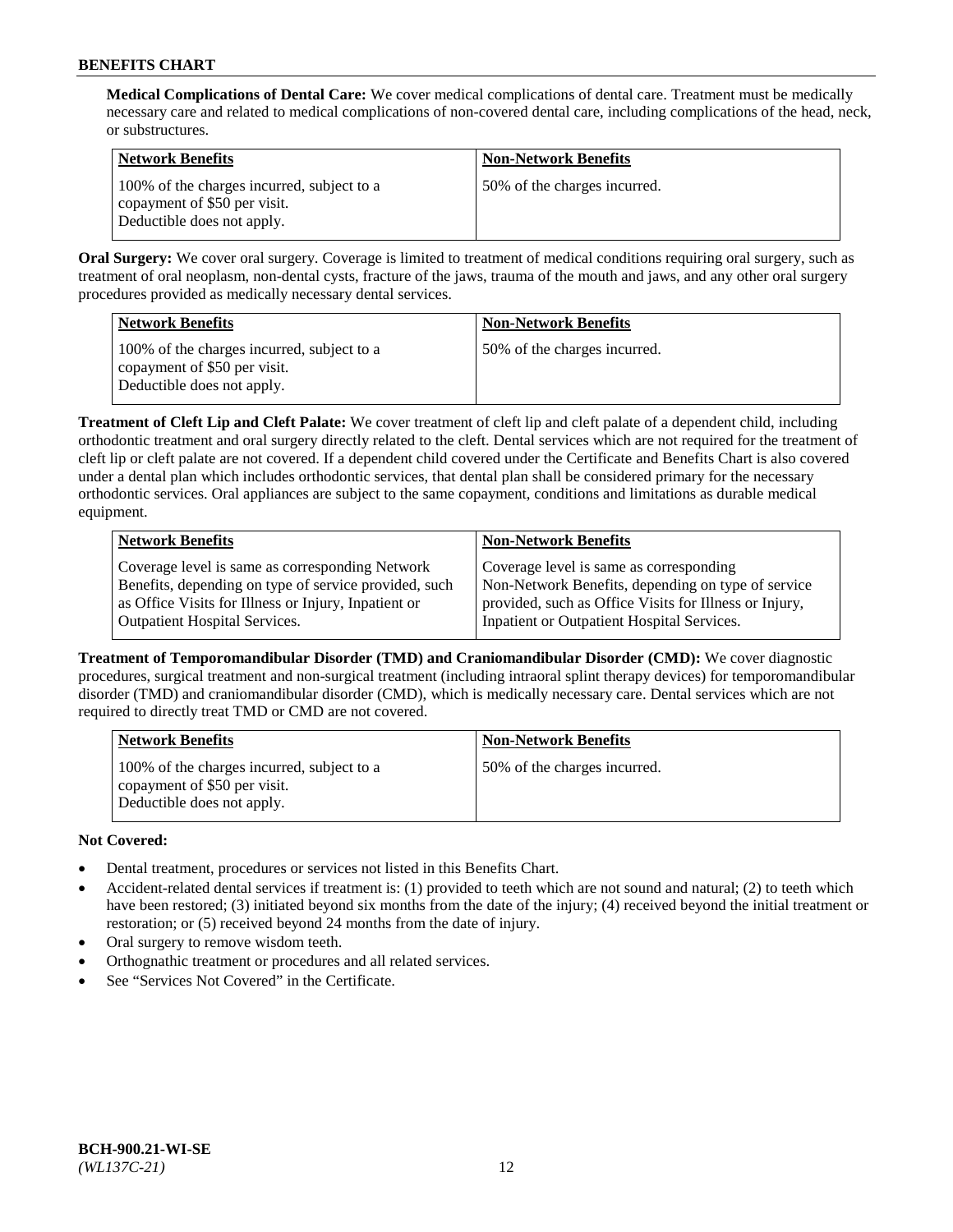# **DIAGNOSTIC IMAGING SERVICES**

#### **Covered Services:**

We cover diagnostic imaging, when ordered by a provider and provided in a clinic or outpatient hospital facility.

For Network Benefits, non-emergent, scheduled outpatient Magnetic Resonance Imaging (MRI) and Computed Tomography (CT) must be provided at a designated facility. Your physician or facility will obtain or verify prior authorization for these services, as needed.

We cover services provided in a clinic or outpatient hospital facility. To see the benefit level for inpatient hospital or skilled nursing facility services, see benefits under "Inpatient Hospital and Skilled Nursing Facility Services".

#### **Outpatient Magnetic Resonance Imaging (MRI) and Computed Tomography (CT)**

| <b>Network Benefits</b>      | <b>Non-Network Benefits</b>  |
|------------------------------|------------------------------|
| 70% of the charges incurred. | 50% of the charges incurred. |

#### **All Other Outpatient Diagnostic Imaging Services**

#### **Services for Illness or Injury**

| Network Benefits             | <b>Non-Network Benefits</b>  |
|------------------------------|------------------------------|
| 70% of the charges incurred. | 50% of the charges incurred. |

#### **Preventive Services (MRI/CT procedures are not considered preventive)**

Diagnostic imaging services associated with preventive services are covered at the benefit level shown in the "Preventive Services" section of this Benefits Chart.

#### **Not Covered:**

See "Services Not Covered" in the Certificate.

# **DURABLE MEDICAL EQUIPMENT, PROSTHETICS, ORTHOTICS AND SUPPLIES**

#### **Covered Services:**

We cover equipment and services, as described below.

We cover durable medical equipment and services, prosthetics, orthotics and supplies, subject to the limitations below, including certain disposable supplies, enteral feedings and the following diabetic supplies and equipment: glucose monitors, insulin pumps limited to the purchase of one pump per year, syringes, blood and urine test strips and other diabetic supplies as deemed medically appropriate and necessary, for Insureds with gestational, Type I or Type II diabetes.

We cover external hearing aids, cochlear implants, and related treatment prescribed by a physician or by a licensed audiologist for Insureds under 18 years of age who have hearing loss.

We also cover basic hearing aids for Insureds age 18 or older for the correction of a hearing impairment.

Osseointegrated or bone-anchored hearing aids are only covered for Insureds who have hearing loss that is not correctable by any other procedure.

Hearing aids are limited to one basic, standard hearing aid for each ear every three years.

A basic hearing aid is defined as a hearing device that consists of a microphone, amplifier, volume control, battery and receiver, which is up to date using the latest technology. It does not include upgrades above and beyond the functionality of a basic hearing aid, including, but not limited to, hearing improvements for group settings, background noise, Bluetooth/remote control functionality, or extended warranties. Charges for upgrades above the cost of a basic, standard hearing aid are not covered.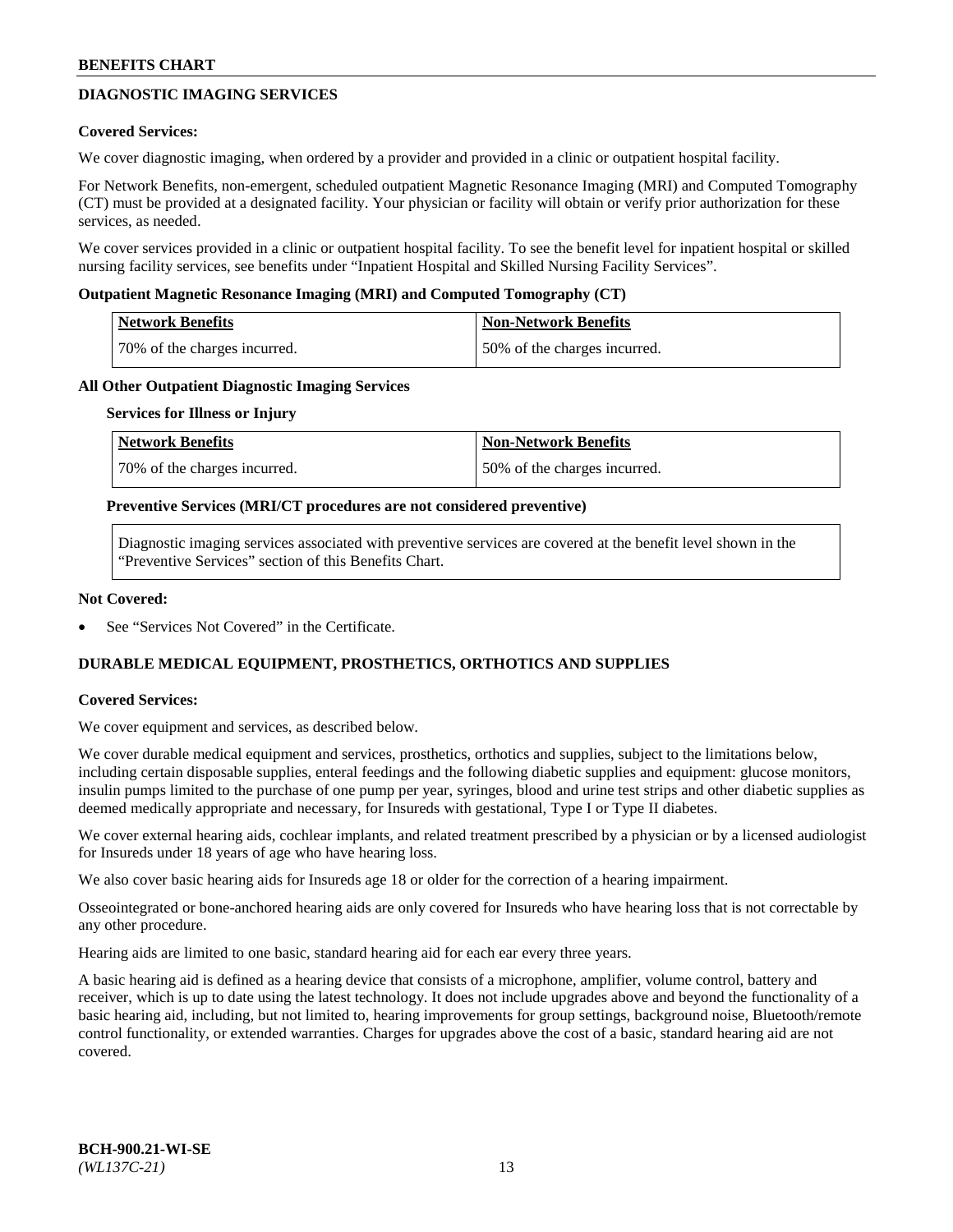#### **Diabetic Supplies Purchased at a Pharmacy**

| <b>Network Benefits</b>                                    | <b>Non-Network Benefits</b>  |
|------------------------------------------------------------|------------------------------|
| 70% of the charges incurred.<br>Deductible does not apply. | 50% of the charges incurred. |

#### **Diabetic Supplies Purchased from a Non-Pharmacy Provider**

| <b>Network Benefits</b>                                              | <b>Non-Network Benefits</b>  |
|----------------------------------------------------------------------|------------------------------|
| 70% of the charges incurred if purchased from an<br>approved vendor. | 50% of the charges incurred. |

#### **Special Dietary Treatment for Phenylketonuria (PKU) if it meets our medical coverage criteria**

| Network Benefits                                           | <b>Non-Network Benefits</b>  |
|------------------------------------------------------------|------------------------------|
| 70% of the charges incurred.<br>Deductible does not apply. | 50% of the charges incurred. |

#### **Oral Amino Acid Based Elemental Formula if it meets our Medical Coverage Criteria**

| Network Benefits             | <b>Non-Network Benefits</b>  |
|------------------------------|------------------------------|
| 70% of the charges incurred. | 50% of the charges incurred. |

### **All Other Durable Medical Equipment, Prosthetics, Orthotics and Supplies**

| <b>Network Benefits</b>      | <b>Non-Network Benefits</b>  |
|------------------------------|------------------------------|
| 70% of the charges incurred. | 50% of the charges incurred. |

#### **Limitations:**

Coverage of durable medical equipment is limited by the following:

- No more than a 93-day supply of diabetic supplies are covered and dispensed at a time.
- Payment will not exceed the cost of an alternate piece of equipment or service that is effective and medically necessary.
- For prosthetic benefits, other than oral appliances for cleft lip and cleft palate, payment will not exceed the cost of an alternate piece of equipment or service that is effective, medically necessary and enables Insureds to conduct standard
- activities of daily living. We reserve the right to determine if an item will be approved for rental vs. purchase.
- We require that certain diabetic supplies and equipment be purchased at a pharmacy.
- Diabetic supplies and equipment are limited to certain models and brands.
- Durable medical equipment and supplies must be obtained or repaired by approved vendors.
- Covered services and supplies are based on established medical policies which are subject to periodic review and modification by the medical or dental directors. Our medical policy for diabetic supplies includes information on our required models and brands. These medical policies (medical coverage criteria) are available by calling Member Services, or logging on to your "*my*HealthPartners" account a[t healthpartners.com.](https://www.healthpartners.com/hp/index.html)

### **Not Covered:**

Items which are not eligible for coverage include, but are not limited to:

- Replacement or repair of any covered items, if the items are (i) damaged or destroyed by misuse, abuse or carelessness, (ii) lost; or (iii) stolen.
- Duplicate or similar items.
- Labor and related charges for repair of any covered items which are more than the cost of replacement by an approved vendor.
- Sales tax, mailing, delivery charges, service call charges.
- Items which are primarily educational in nature or for hygiene, vocation, comfort, convenience or recreation.
- Communication aids or devices: equipment to create, replace or augment communication abilities including, but not limited to, speech processors, receivers, communication boards, or computer or electronic assisted communication.

#### **BCH-900.21-WI-SE**  *(WL137C-21)* 14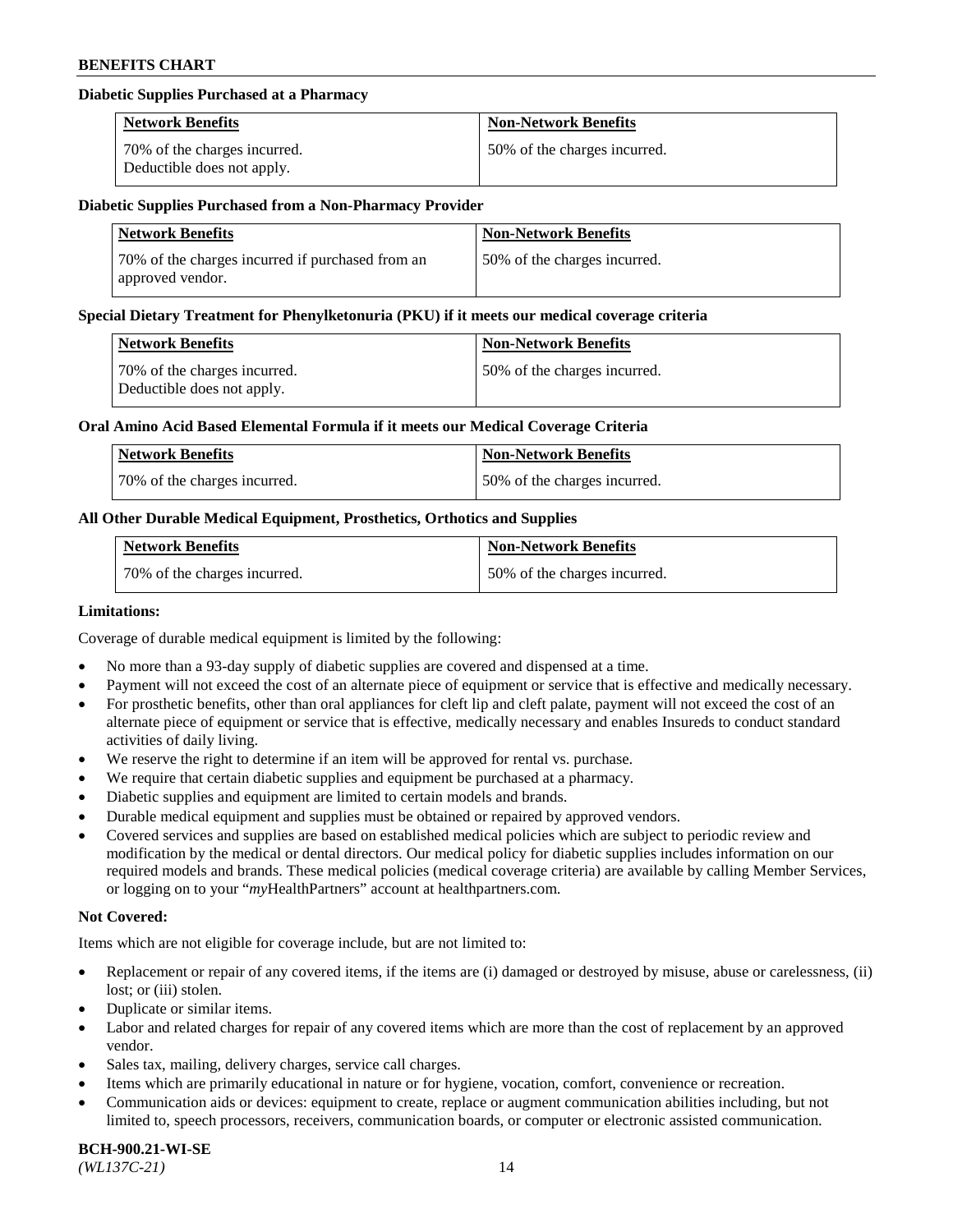- Implantable and osseointegrated or bone-anchored hearing aids and their fitting, except as specifically described in this Benefits Chart. This exclusion does not apply to cochlear implants.
- Eyeglasses, contact lenses and their fitting, measurement and adjustment, except as specifically described in this Benefits Chart.
- Hair prostheses (wigs).
- Household equipment which primarily has customary uses other than medical, such as, but not limited to, exercise cycles, air purifiers, central or unit air conditioners, water purifiers, non-allergenic pillows, mattresses or waterbeds.
- Household fixtures including, but not limited to, escalators or elevators, ramps, swimming pools and saunas.
- Modifications to the structure of the home including, but not limited to, wiring, plumbing or charges for installation of equipment.
- Vehicle, car or van modifications including, but not limited to, hand brakes, hydraulic lifts and car carrier.
- Rental equipment while owned equipment is being repaired by non-contracted vendors, beyond one month rental of medically necessary equipment.
- Other equipment and supplies, including but not limited to assistive devices, that we determine are not eligible for coverage.
- See "Services Not Covered" in the Certificate.

## **EMERGENCY AND URGENTLY NEEDED CARE SERVICES**

#### **Covered Services:**

We cover services for emergency care and urgently needed care if the services are otherwise eligible for coverage under the Certificate.

**Urgently Needed Care.** These are services to treat an unforeseen illness or injury that:

- are required in order to prevent a serious deterioration in your health; and
- cannot be delayed until the next available clinic or office hours.

| <b>Network Benefits</b>                                                                                  | <b>Non-Network Benefits</b> |
|----------------------------------------------------------------------------------------------------------|-----------------------------|
| 100% of the charges incurred, subject to a<br>copayment of \$50 per visit.<br>Deductible does not apply. | See Network Benefits.       |

**Emergency Care.** These are services to treat:

- the sudden, unexpected onset of illness or injury which, if left untreated or unattended until the next available clinic or office hours, would result in hospitalization; or
- a condition requiring professional health services immediately necessary to preserve life or stabilize health.

When reviewing claims for coverage of emergency services, our medical director will take into consideration a reasonable layperson's belief that the circumstances required immediate medical care that could not wait until the next working day or next available clinic appointment.

#### **Emergency Care in a Hospital Emergency Room, including Professional Services of a Physician**

| <b>Network Benefits</b>      | <b>Non-Network Benefits</b> |
|------------------------------|-----------------------------|
| 70% of the charges incurred. | See Network Benefits.       |

#### **Inpatient Emergency Care in a Hospital**

| <b>Network Benefits</b>      | <b>Non-Network Benefits</b> |
|------------------------------|-----------------------------|
| 70% of the charges incurred. | See Network Benefits.       |

#### **Not Covered:**

See "Services Not Covered" in the Certificate.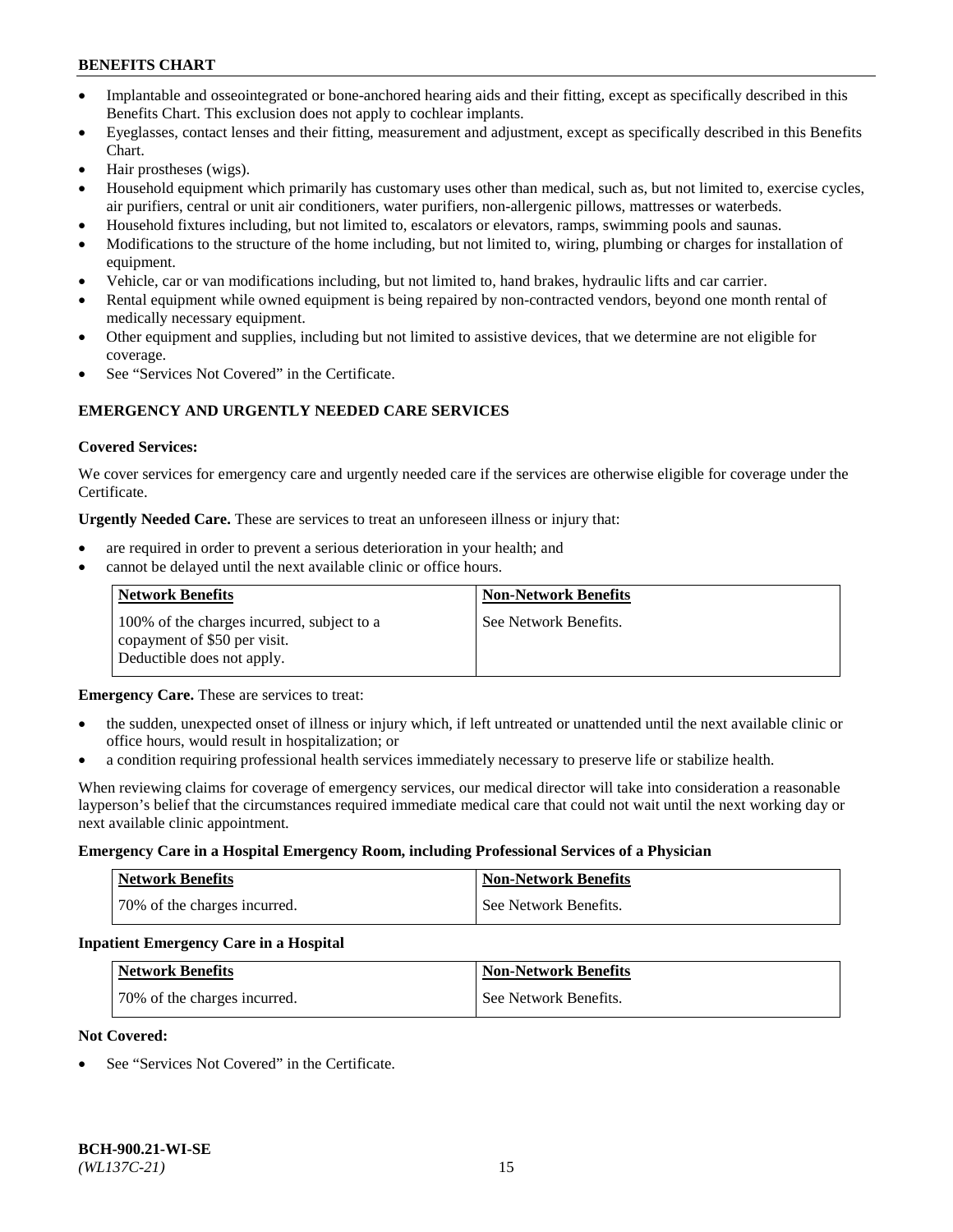# **GENE THERAPY**

### **Covered Services:**

We cover gene therapy treatment if it meets our medical coverage criteria.

| <b>Network Benefits</b>                                                                                                                                                                                 | <b>Non-Network Benefits</b> |
|---------------------------------------------------------------------------------------------------------------------------------------------------------------------------------------------------------|-----------------------------|
| Coverage level is same as corresponding Network<br>Benefits, depending on type of service provided such as<br>Office Visits for Illness or Injury, Inpatient or<br><b>Outpatient Hospital Services.</b> | No coverage.                |

#### **Limitations:**

- Gene therapy must be provided by a designated provider.
- Specific types of gene therapy are limited to therapies and conditions specified in our medical coverage criteria.

# **Not Covered:**

See "Services Not Covered" in the Certificate.

### **HEALTH EDUCATION**

#### **Covered Services:**

We cover education for preventive services and education for the management of chronic health problems (such as diabetes).

| <b>Network Benefits</b>                                     | <b>Non-Network Benefits</b>  |
|-------------------------------------------------------------|------------------------------|
| 100% of the charges incurred.<br>Deductible does not apply. | 50% of the charges incurred. |

#### **Not Covered:**

See "Services Not Covered" in the Certificate.

### **HOME-BASED HEALTH ASSESSMENT PROGRAM**

#### **Covered Services:**

If you meet our criteria for coverage, you may qualify for our home-based comprehensive health risk assessment program. The program covers a health assessment with a designated nurse practitioner.

| <b>Network Benefits</b>                                     | <b>Non-Network Benefits</b> |
|-------------------------------------------------------------|-----------------------------|
| 100% of the charges incurred.<br>Deductible does not apply. | No coverage.                |

#### **Not Covered:**

See "Services Not Covered" in the Certificate.

### **HOME HEALTH SERVICES**

#### **Covered Services:**

We cover skilled nursing services, physical therapy, occupational therapy, speech therapy, respiratory therapy and other therapeutic services, non-routine prenatal and postnatal services, routine postnatal well child visits, as described in our medical coverage criteria, phototherapy services for newborns, home health aide services and other eligible home health services when provided in your home, if you are homebound (i.e., unable to leave home without considerable effort due to a medical condition). Lack of transportation does not constitute homebound status. For phototherapy services for newborns and high risk prenatal services, supplies and equipment are included.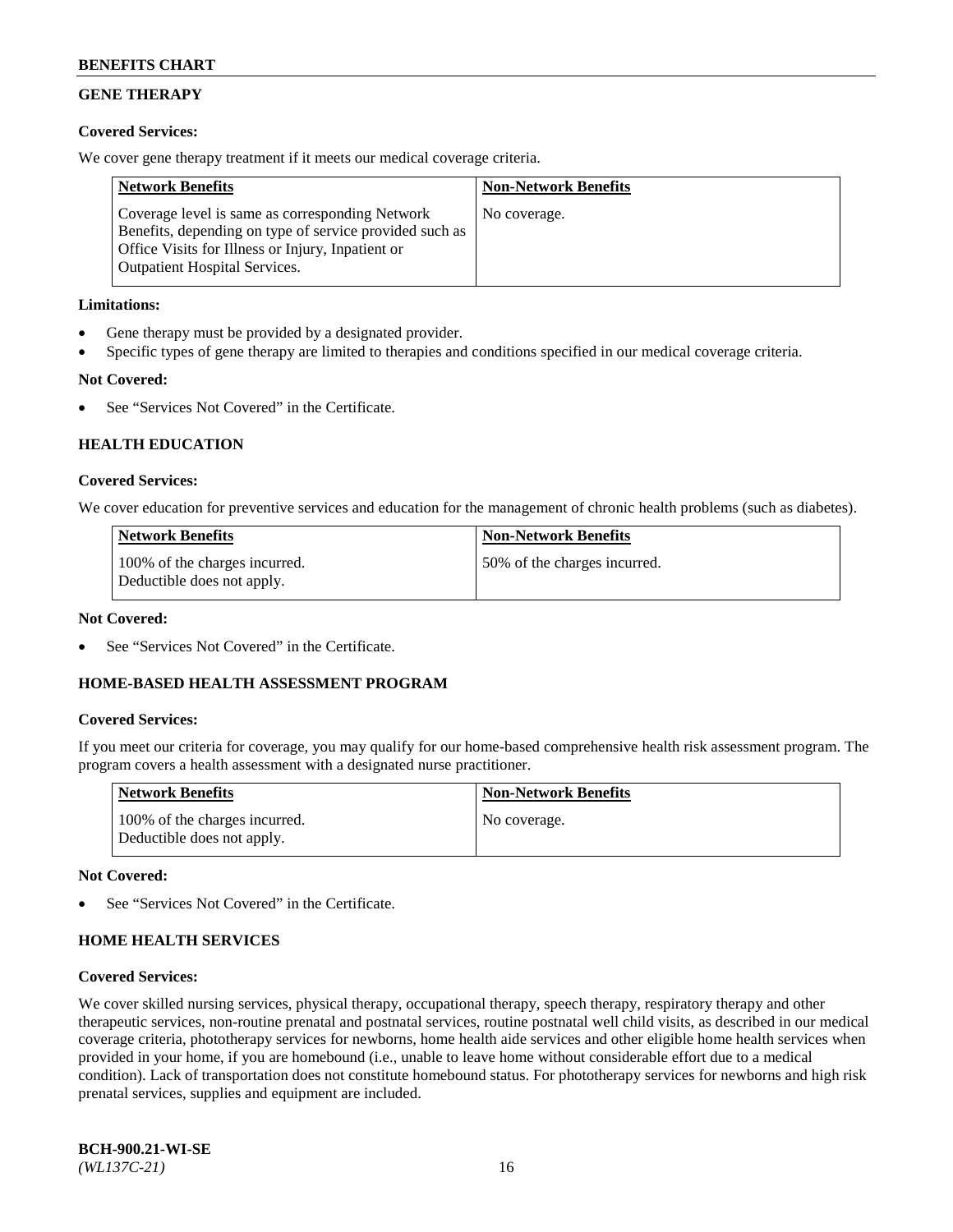We cover total parenteral nutrition/intravenous ("TPN/IV") therapy, equipment, supplies and drugs in connection with IV therapy. IV line care kits are covered under Durable Medical Equipment.

We cover palliative care benefits. Palliative care includes symptom management, education and establishing goals of care. We waive the requirement that you be homebound for a limited number of home visits for palliative care (as shown in this Benefits Chart), if you have a life-threatening, non-curable condition which has a prognosis of survival of two years or less. Additional palliative care visits are eligible under the home health services benefit if you are homebound and meet all other requirements defined in this section.

You do not need to be homebound to receive total parenteral nutrition/intravenous ("TPN/IV") therapy.

Home health services are eligible and covered only when:

- medically necessary; and
- provided as rehabilitative care, terminal care or maternity care; and
- ordered by a physician, and included in the written home care plan.

## **Physical Therapy, Occupational Therapy, Speech Therapy, Respiratory Therapy, Home Health Aide Services and Palliative Care**

*Primary Care Providers*

| <b>Network Benefits</b>                                                                                  | <b>Non-Network Benefits</b>  |
|----------------------------------------------------------------------------------------------------------|------------------------------|
| 100% of the charges incurred, subject to a<br>copayment of \$30 per visit.<br>Deductible does not apply. | 50% of the charges incurred. |

#### *Specialty Care Providers*

| Network Benefits                                                                                         | <b>Non-Network Benefits</b>  |
|----------------------------------------------------------------------------------------------------------|------------------------------|
| 100% of the charges incurred, subject to a<br>copayment of \$50 per visit.<br>Deductible does not apply. | 50% of the charges incurred. |

If more than one home health visit occurs in a day, a separate copayment applies to each. For example, if an occupational therapist and a physical therapist visit an Insured in the same day, a separate copayment will be charged for each visit.

#### **TPN/IV Therapy, Skilled Nursing Services, Non-Routine Prenatal/Postnatal Services, and Phototherapy**

| <b>Network Benefits</b>                                     | <b>Non-Network Benefits</b>   |
|-------------------------------------------------------------|-------------------------------|
| 100% of the charges incurred.<br>Deductible does not apply. | 50\% of the charges incurred. |

Each 24-hour visit (or shifts up to 24-hour visits) equals one visit and counts toward the Maximum visits for all other services shown below. Any visit that lasts less than 24 hours regardless of the length of the visit, will count as one visit toward the Maximum visits for all other services shown below. All visits must be medically necessary and benefit eligible.

#### **Routine Prenatal/Postnatal Services and Child Health Supervision Services**

| <b>Network Benefits</b>                                     | <b>Non-Network Benefits</b>  |
|-------------------------------------------------------------|------------------------------|
| 100% of the charges incurred.<br>Deductible does not apply. | 50% of the charges incurred. |

### **Maximum Visits for Palliative Care**

If you are eligible to receive palliative care in the home and you are not homebound, there is a maximum of 12 visits per calendar year.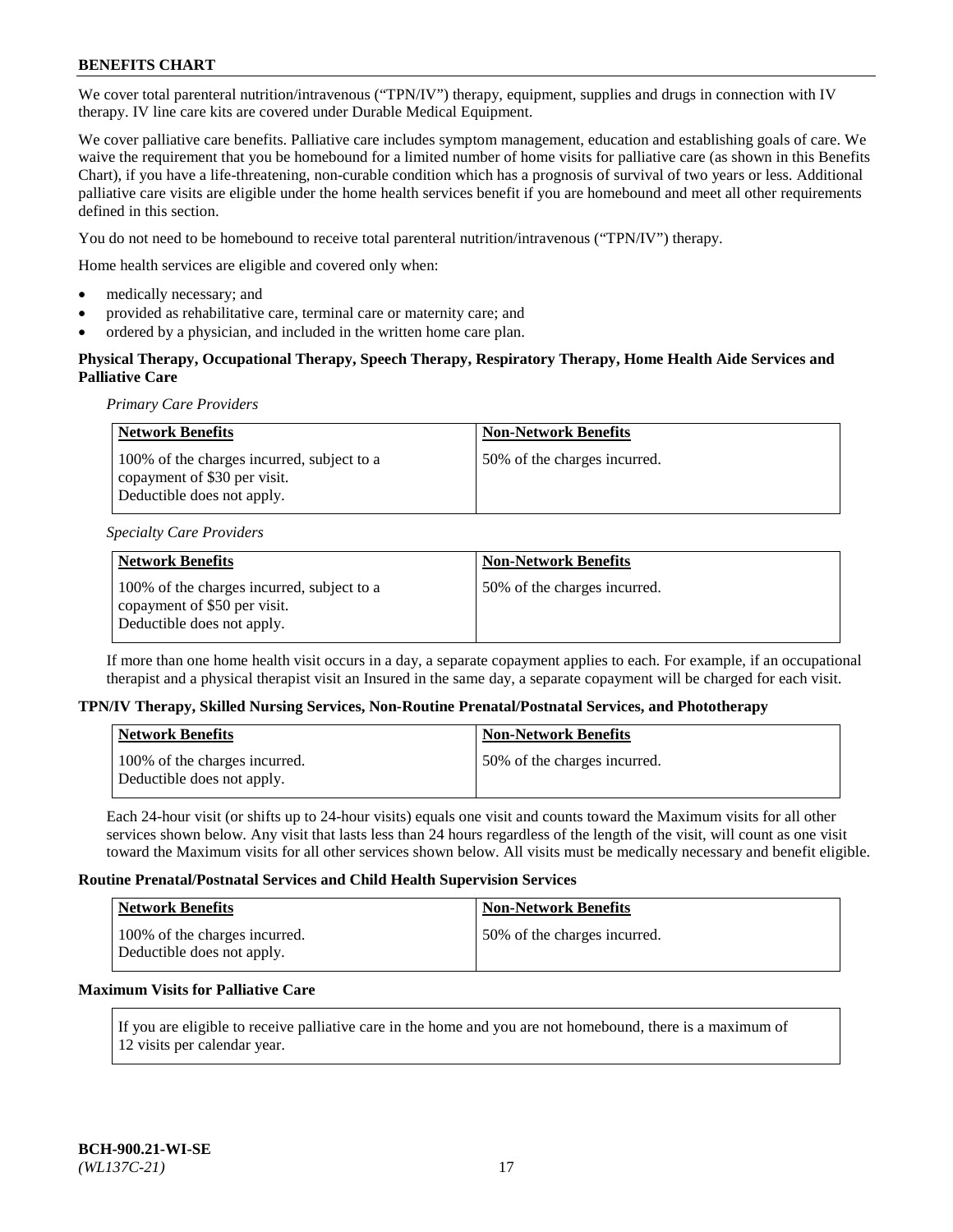## **Maximum Visits for All Services Other Than Palliative Care**

| <b>Network Benefits</b>      | <b>Non-Network Benefits</b>  |
|------------------------------|------------------------------|
| 60 visits per calendar year. | 30 visits per calendar year. |

Each visit provided under the Network Benefits and Non-Network Benefits counts toward the maximums shown under both Maximum visits sections. The routine postnatal well child visits do not count toward the visit limit.

#### **Limitations:**

- Home health services are not provided as a substitute for a primary caregiver in the home or as relief (respite) for a primary caregiver in the home. We will not reimburse family members or residents in your home for the above services.
- A service shall not be considered a skilled nursing service merely because it is performed by, or under the direct supervision of, a licensed nurse. Where a service (such as tracheotomy suctioning or ventilator monitoring) or like services, can be safely and effectively performed by a non-medical person (or self-administered), without the direct supervision of a licensed nurse, the service shall not be regarded as a skilled nursing service, whether or not a skilled nurse actually provides the service. The unavailability of a competent person to provide a non-skilled service shall not make it a skilled service when a skilled nurse provides it. Only the skilled nursing component of so-called "blended" services (i.e. services which include skilled and non-skilled components) are covered under this Benefits Chart.

#### **Not Covered:**

- Financial or legal counseling services.
- Housekeeping or meal services in your home.
- Private duty nursing services.
- Services provided by a family member or enrollee, or a resident in the enrollee's home.
- Vocational rehabilitation and recreational or educational therapy. Recreation therapy is therapy provided solely for the purpose of recreation, including, but not limited to: (a) requests for physical therapy or occupational therapy to improve athletic ability, and (b) braces or guards to prevent sports injuries.
- See "Services Not Covered" in the Certificate.

### **HOME HOSPICE SERVICES**

#### **Applicable Definitions:**

**Part-time.** This is up to two hours of service per day, more than two hours is considered continuous care.

**Continuous Care.** This is from two to twelve hours of service per day provided by a registered nurse, licensed practical nurse, or home health aide, during a period of crisis in order to maintain a terminally ill patient at home.

**Appropriate Facility.** This is a nursing home, hospice residence, or other inpatient facility.

**Custodial Care Related to Hospice Services.** This means providing assistance in the activities of daily living and the care needed by a terminally ill patient which can be provided by primary caregiver (i.e., family member or friend) who is responsible for the patient's home care.

#### **Covered Services:**

**Home Hospice Program.** We cover the services described below if you are terminally ill and accepted as a home hospice program participant. You must meet the eligibility requirements of the program, and elect to receive services through the home hospice program. The services will be provided in your home, with inpatient care available when medically necessary as described below. If you elect to receive hospice services, you do so in lieu of curative treatment for your terminal illness for the period you are enrolled in the home hospice program.

**Eligibility:** In order to be eligible to be enrolled in the home hospice program, you must: (1) be a terminally ill patient (prognosis of six months or less); (2) have chosen a palliative treatment focus (i.e., emphasizing comfort and supportive services rather than treatment attempting to cure the disease or condition); and (3) continue to meet the terminally ill prognosis as reviewed by our medical director or his or her designee over the course of care. You may withdraw from the home hospice program at any time.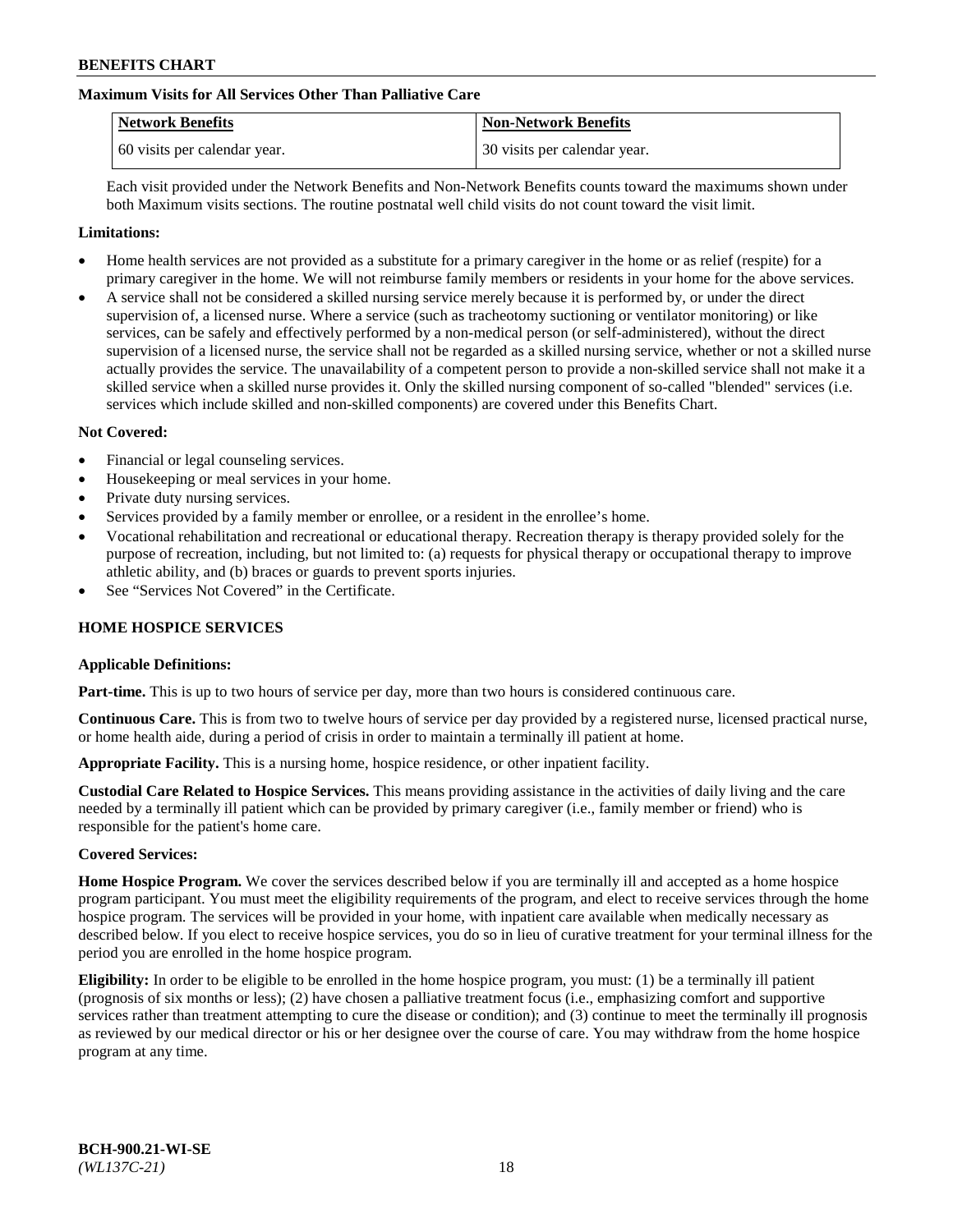**Eligible Services:** Hospice services include the following services provided in accordance with an approved hospice treatment plan.

- Home Health Services:
	- o Part-time care provided in your home by an interdisciplinary hospice team (which may include a physician, nurse, social worker, and spiritual counselor) and medically necessary home health services are covered.
	- o One or more periods of continuous care in your home or in a setting which provides day care for pain or symptom management, when medically necessary, will be covered.
- Inpatient Services: We cover medically necessary inpatient services.
- Other Services:
	- o Respite care is covered for care in your home or in an appropriate facility, to give your primary caregivers (i.e., family members or friends) rest and/or relief when necessary in order to maintain a terminally ill patient at home.
	- o Medically necessary medications for pain and symptom management.
	- Semi-electric hospital beds and other durable medical equipment are covered.
	- o Emergency and non-emergency care is covered.

| <b>Network Benefits</b>                                     | <b>Non-Network Benefits</b>  |
|-------------------------------------------------------------|------------------------------|
| 100% of the charges incurred.<br>Deductible does not apply. | 50% of the charges incurred. |

Respite care is limited to 5 days per episode, and respite care and continuous care combined are limited to 30 days.

#### **Not Covered:**

- Financial or legal counseling services.
- Housekeeping or meal services in your home.
- Custodial or maintenance care related to hospice services, whether provided in the home or in a nursing home.
- Any service not specifically described as covered services under this home hospice services benefits.
- Any services provided by members of your family or residents in your home.
- See "Services Not Covered" in the Certificate.

### **HOSPITAL AND SKILLED NURSING FACILITY SERVICES**

#### **Covered Services:**

We cover services as described below.

#### **Medical or Surgical Hospital Services**

**Inpatient Hospital Services:** We cover the following medical or surgical services, for the treatment of acute illness or injury, which require the level of care only provided in an acute care facility. These services must be authorized by a physician.

Inpatient hospital services include: room and board; the use of operating or maternity delivery rooms; intensive care facilities; newborn nursery facilities; general nursing care, anesthesia, laboratory and diagnostic imaging services, radiation therapy, physical therapy, prescription drugs or other medications administered during treatment, blood and blood products (unless replaced), and blood derivatives, and other diagnostic or treatment related hospital services; physician and other professional medical and surgical services provided while in the hospital, including gender reassignment surgery that meets medical coverage criteria.

We cover, following a vaginal delivery, a minimum of 48 hours of inpatient care for the mother and newborn child. We cover, following a caesarean section delivery, a minimum of 96 hours of inpatient care for the mother and newborn child.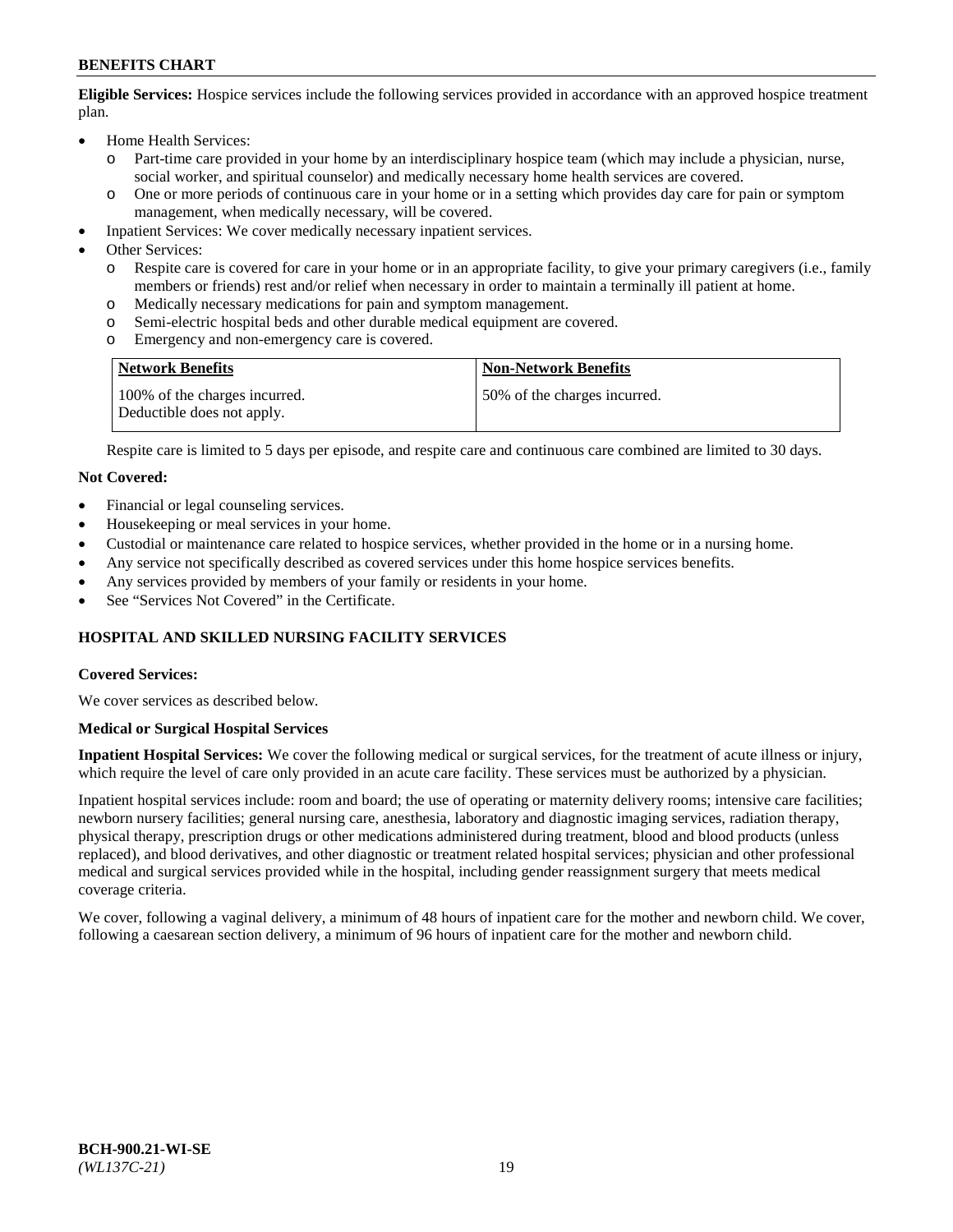Group health plans and health insurance issuers generally may not, under Federal law, restrict benefits for any hospital length of stay in connection with childbirth for the mother of newborn child to less than 48 hours following a vaginal delivery, or less than 96 hours following a caesarean section. However, Federal law generally does not prohibit the mother's or newborn's attending provider, after consulting with the mother, from discharging the mother or her newborn earlier than 48 hours (or 96 hours as applicable). In any case plans and issuers may not, under Federal law, require that a provider obtain authorization from the plan or the insurance issuer for prescribing a length of stay not in excess of 48 hours (or 96 hours).

| Network Benefits             | <b>Non-Network Benefits</b>  |
|------------------------------|------------------------------|
| 70% of the charges incurred. | 50% of the charges incurred. |

Each Insured's admission or confinement, including that of a newborn child, is separate and distinct from the admission or confinement of any other Insured.

**Outpatient Hospital, Ambulatory Care or Surgical Facility Services:** We cover the following medical and surgical services, for diagnosis or treatment of illness or injury on an outpatient basis. These services must be authorized by a physician.

Outpatient services include: use of operating rooms, maternity delivery rooms or other outpatient departments, rooms or facilities; and the following outpatient services: general nursing care, anesthesia, laboratory and diagnostic imaging services, radiation therapy, physical therapy, drugs administered during treatment, blood and blood products (unless replaced), and blood derivatives, and other diagnostic or treatment related outpatient services; physician and other professional medical and surgical services provided while an outpatient, including colonoscopies (starting at age 50, or under age 50 for people at high risk of colorectal cancer), and gender reassignment surgery that meets medical coverage criteria.

For Network Benefits, non-emergent, scheduled outpatient Magnetic Resonance Imaging (MRI) and Computed Tomography (CT) must be provided at a designated facility. Your physician or facility will obtain or verify prior authorization for these services, as needed.

To see the benefit level for diagnostic imaging services, laboratory services and physical therapy, see benefits under Diagnostic Imaging Services, Laboratory Services and Physical Therapy in this Benefits Chart.

| <b>Network Benefits</b>      | <b>Non-Network Benefits</b>  |
|------------------------------|------------------------------|
| 70% of the charges incurred. | 50% of the charges incurred. |

### **Skilled Nursing Facility Care:**

We cover room and board, daily skilled nursing and related ancillary services for post-acute treatment and rehabilitative care of illness or injury that meets medical coverage criteria. Rehabilitation services are limited to services where significant measurable progress is expected to occur within a reasonable period of time.

| <b>Network Benefits</b>                      | <b>Non-Network Benefits</b>                  |
|----------------------------------------------|----------------------------------------------|
| 70% of the charges incurred.                 | 50% of the charges incurred.                 |
| Limited to a 30 day maximum per confinement. | Limited to a 30 day maximum per confinement. |

Each day of services provided under the Network Benefits and Non-Network Benefits, combined, applies toward the maximum shown above.

#### **Not Covered:**

- Services for items for personal convenience, such as television rental, are not covered.
- See "Services Not Covered" in the Certificate.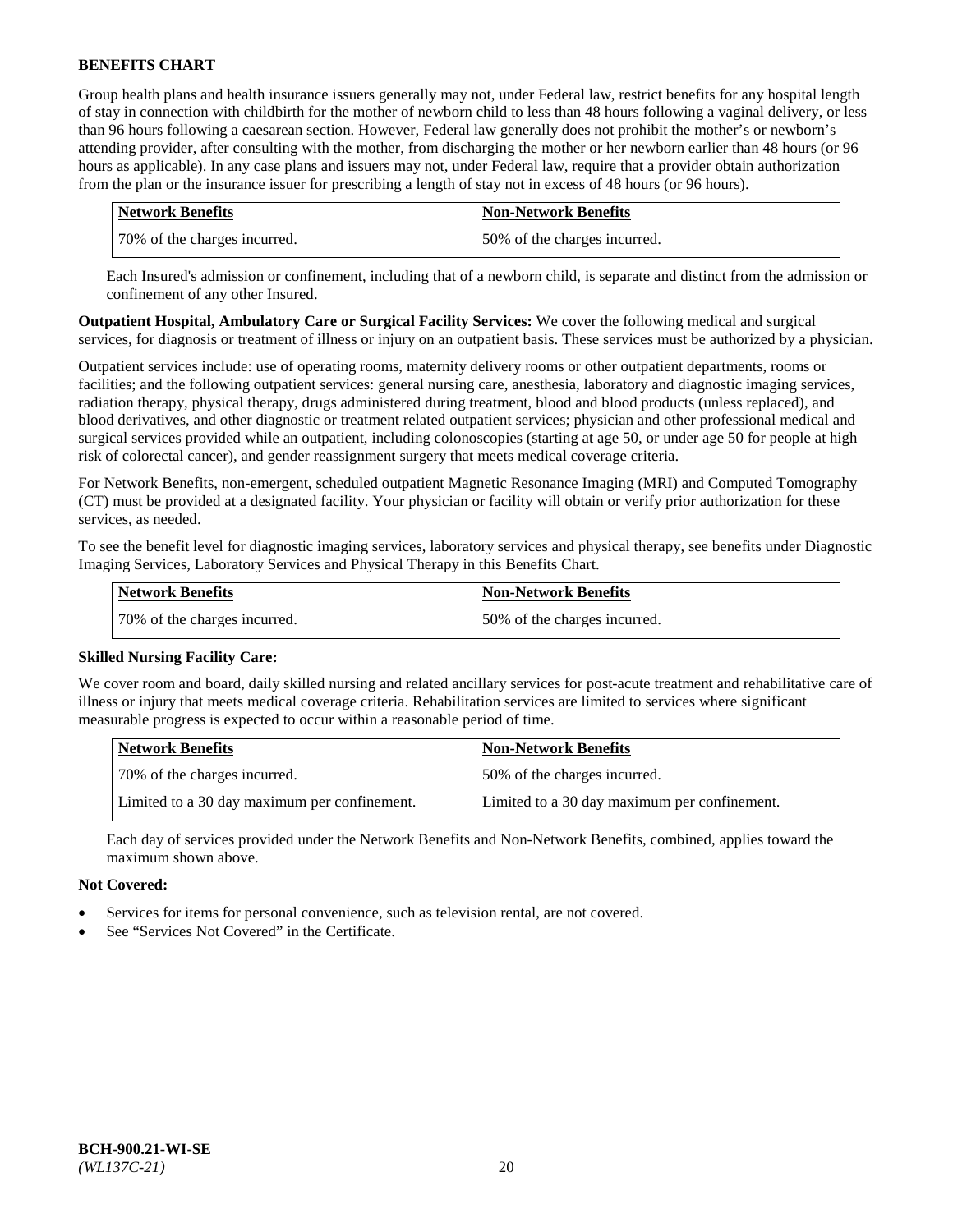# **INFERTILITY SERVICES**

### **Covered Services:**

We cover the diagnosis of infertility. These services include diagnostic procedures and tests provided in connection with an infertility evaluation, office visits and consultations to diagnose infertility.

| Network Benefits                                           | <b>Non-Network Benefits</b>  |
|------------------------------------------------------------|------------------------------|
| 70% of the charges incurred.<br>Deductible does not apply. | 50% of the charges incurred. |

Coverage is limited to office visits and consultations to diagnose infertility. Treatment is not covered.

### **Not Covered:**

- Treatment of infertility, including, but not limited to, office visits, laboratory, diagnostic imaging services, and drugs for the treatment of infertility; assisted reproduction, including, but not limited to, gamete intrafallopian tube transfer (GIFT), zygote intrafallopian tube transfer (ZIFT) intracytoplasmic sperm injection (ICSI), and/or in-vitro fertilization (IVF), and all charges associated with such procedures; reversal of sterilization; artificial insemination; and sperm, ova or embryo acquisition, retrieval or storage; however, we cover office visits and consultations to diagnose infertility.
- Services related to the establishment of surrogate pregnancy and fees for a surrogate.
- See "Services Not Covered" in the Certificate.

# **LABORATORY SERVICES**

# **Covered Services:**

We cover laboratory tests when ordered by a provider and provided in a clinic or outpatient hospital facility. This includes blood tests to detect lead exposure in children between the ages of 6 months and 72 months.

To see the benefit level for inpatient hospital or skilled nursing facility services, see benefits under "Inpatient Hospital and Skilled Nursing Facility Services" in this Benefits Chart.

**Prostate-specific antigen (PSA) test coverage.** We cover prostate cancer screening for men 40 years of age or over who are symptomatic or in a high-risk category and for all men 50 years of age or older. Coverage includes a prostate-specific antigen blood test and a digital rectal examination.

| <b>Network Benefits</b>                                     | <b>Non-Network Benefits</b>   |
|-------------------------------------------------------------|-------------------------------|
| 100% of the charges incurred.<br>Deductible does not apply. | 150% of the charges incurred. |

### **All other laboratory services**

### **Services for Illness or Injury**

| Network Benefits                                            | <b>Non-Network Benefits</b>  |
|-------------------------------------------------------------|------------------------------|
| 100% of the charges incurred.<br>Deductible does not apply. | 50% of the charges incurred. |

## **Preventive Services**

Laboratory services associated with preventive services are covered at the benefit level shown in the "Preventive Services" section of this Benefits Chart.

## **Not Covered:**

See "Services Not Covered" in the Certificate.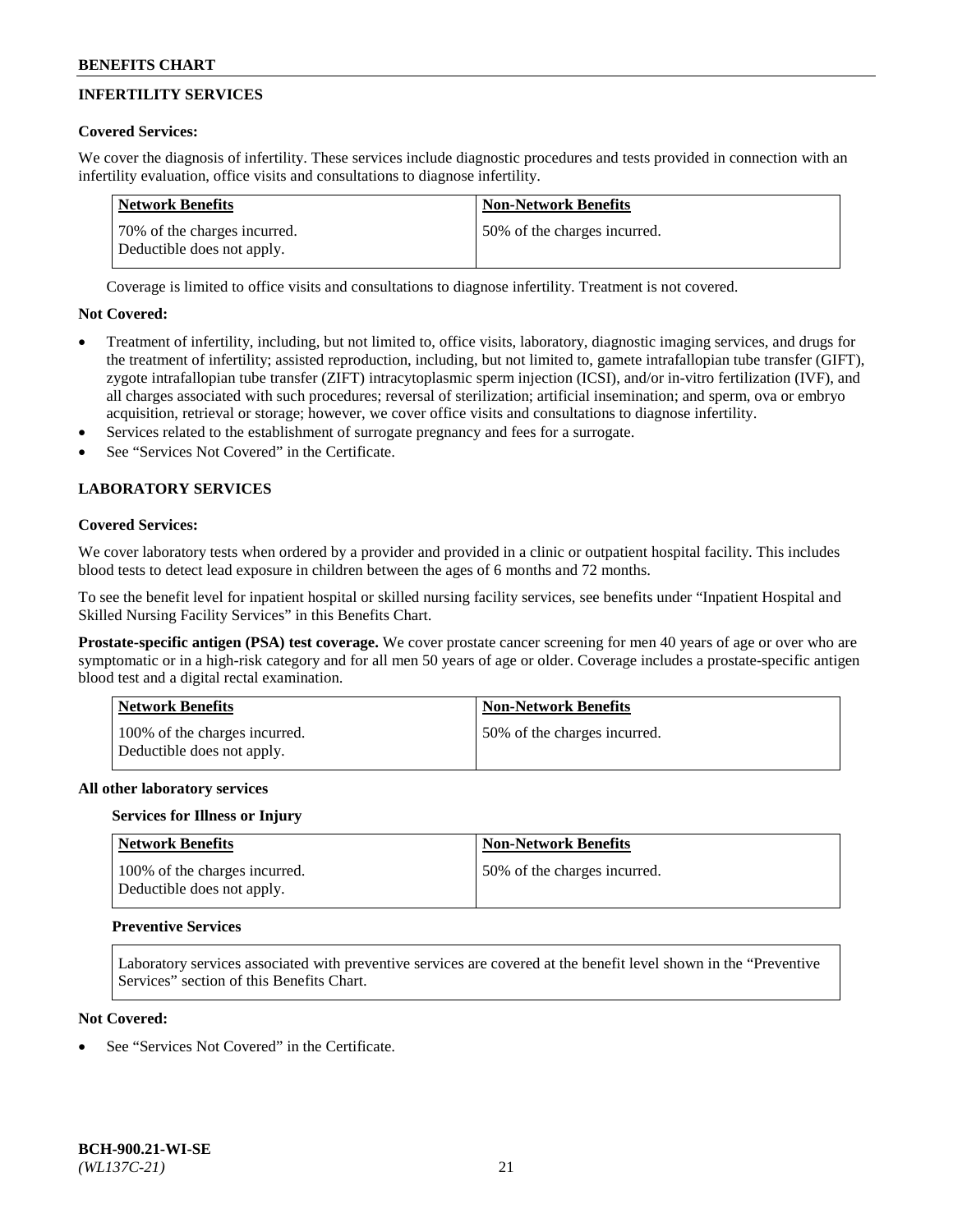# **MASTECTOMY RECONSTRUCTION BENEFIT**

### **Covered Services:**

We cover reconstruction of the breast on which the mastectomy has been performed; surgery and reconstruction of the other breast to produce symmetrical appearance, and prostheses and physical complications of all stages of mastectomy, including lymphedemas.

| <b>Network Benefits</b>                               | <b>Non-Network Benefits</b>                           |
|-------------------------------------------------------|-------------------------------------------------------|
| Coverage level is same as corresponding Network       | Coverage level is same as corresponding Non-Network   |
| Benefits, depending on type of service provided, such | Benefits, depending on type of service provided, such |
| as Office Visits for Illness or Injury, Inpatient or  | as Office Visits for Illness or Injury, Inpatient or  |
| <b>Outpatient Hospital Services.</b>                  | <b>Outpatient Hospital Services.</b>                  |

### **Not Covered:**

See "Services Not Covered" in the Certificate.

# **MEDICATION THERAPY DISEASE MANAGEMENT PROGRAM**

### **Covered Services:**

If you meet our criteria for coverage, you may qualify for our Medication Therapy Disease Management Program.

The program covers consultations with a designated Network pharmacist.

Covered services are based on established medical policies, which are subject to periodic review and modification by the medical directors. These medical policies (medical coverage criteria) are available by calling Member Services, or logging on to your "*my*HealthPartners" account at [healthpartners.com.](http://www.healthpartners.com/)

| Network Benefits                                            | <b>Non-Network Benefits</b> |
|-------------------------------------------------------------|-----------------------------|
| 100% of the charges incurred.<br>Deductible does not apply. | No coverage.                |

#### **Not Covered:**

See "Services Not Covered" in the Certificate.

### **OFFICE VISITS FOR ILLNESS OR INJURY**

#### **Covered Services:**

We cover the following when medically necessary: professional medical and surgical services and related supplies, including biofeedback, of physicians and other health care providers; blood and blood products (unless replaced) and blood derivatives.

We cover diagnosis and treatment of illness or injury to the eyes. Where contact or eye glass lenses are prescribed as medically necessary for the post-operative treatment of cataracts or for the treatment of aphakia, or keratoconus, we cover the initial evaluation, lenses and fitting. Insureds must pay for lens replacement beyond the initial pair.

### **Office Visits**

*Primary Care Providers*

| Network Benefits                                                                                         | <b>Non-Network Benefits</b>  |
|----------------------------------------------------------------------------------------------------------|------------------------------|
| 100% of the charges incurred, subject to a<br>copayment of \$30 per visit.<br>Deductible does not apply. | 50% of the charges incurred. |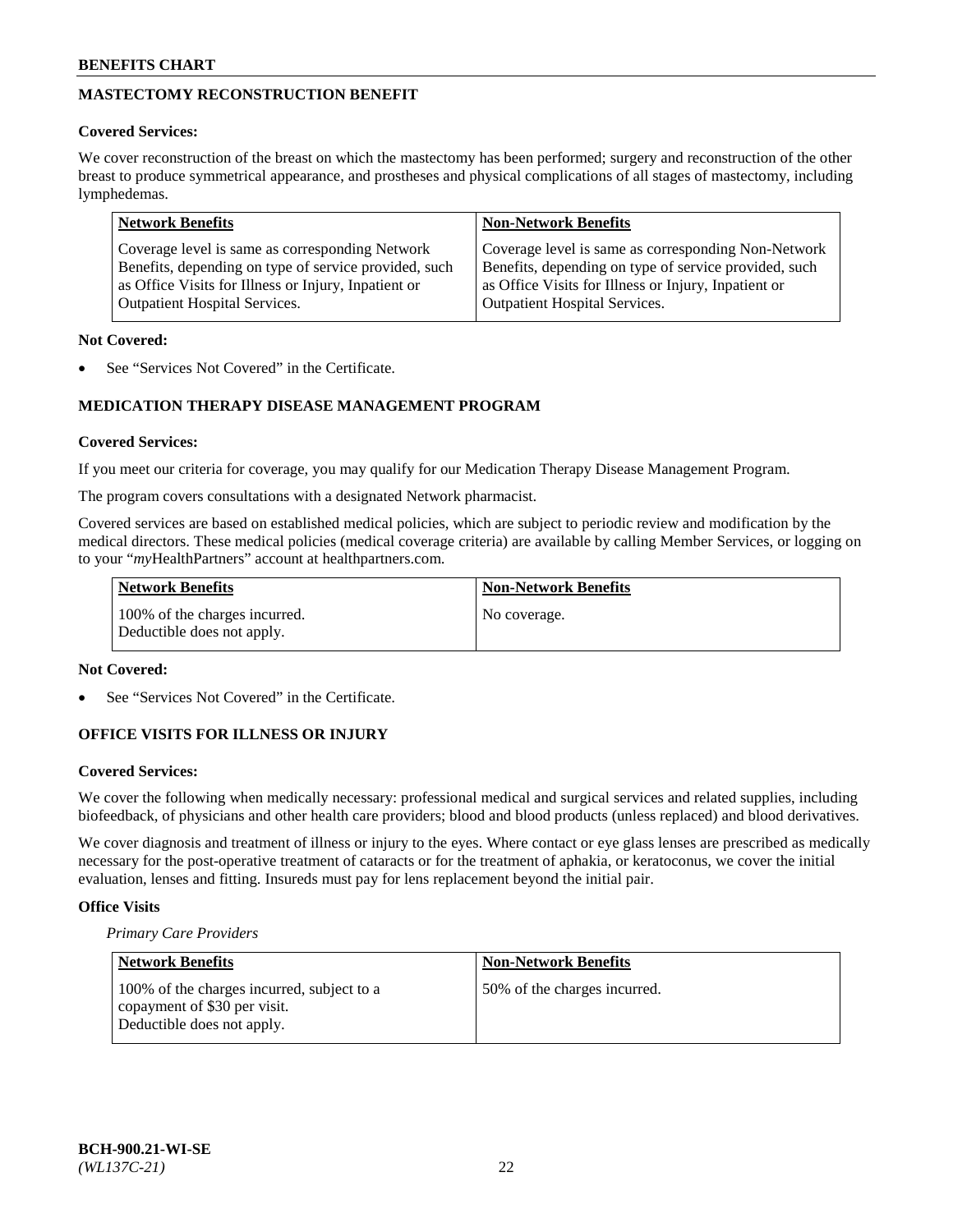*Specialty Care Providers*

| <b>Network Benefits</b>                                                                                  | <b>Non-Network Benefits</b>  |
|----------------------------------------------------------------------------------------------------------|------------------------------|
| 100% of the charges incurred, subject to a<br>copayment of \$50 per visit.<br>Deductible does not apply. | 50% of the charges incurred. |

# **Convenience Clinics**

| <b>Network Benefits</b>                                                                                  | <b>Non-Network Benefits</b>  |
|----------------------------------------------------------------------------------------------------------|------------------------------|
| 100% of the charges incurred, subject to a<br>copayment of \$15 per visit.<br>Deductible does not apply. | 50% of the charges incurred. |

### **Scheduled Telephone Visits**

| <b>Network Benefits</b>                                                                                  | <b>Non-Network Benefits</b>  |
|----------------------------------------------------------------------------------------------------------|------------------------------|
| 100% of the charges incurred, subject to a<br>copayment of \$15 per visit.<br>Deductible does not apply. | 50% of the charges incurred. |

### **E-Visits**

### **Access to Online Care through virtuwell a[t virtuwell.com](https://www.virtuwell.com/)**

| <b>Network Benefits</b>                                     | Non-Network Benefits |
|-------------------------------------------------------------|----------------------|
| 100% of the charges incurred.<br>Deductible does not apply. | Not applicable.      |

## **All Other E-Visits**

| <b>Network Benefits</b>                                                                                  | <b>Non-Network Benefits</b>  |
|----------------------------------------------------------------------------------------------------------|------------------------------|
| 100% of the charges incurred, subject to a<br>copayment of \$15 per visit.<br>Deductible does not apply. | 50% of the charges incurred. |

### **Injections Administered in a Physician's Office, other than immunizations**

#### **Allergy Injections**

| <b>Network Benefits</b>                                                                                           | <b>Non-Network Benefits</b>  |
|-------------------------------------------------------------------------------------------------------------------|------------------------------|
| 100% of the charges incurred, subject to a<br>copayment of \$2 per date of service.<br>Deductible does not apply. | 50% of the charges incurred. |

## **All Other Injections**

| <b>Network Benefits</b>                                                                                           | <b>Non-Network Benefits</b>  |
|-------------------------------------------------------------------------------------------------------------------|------------------------------|
| 100% of the charges incurred, subject to a<br>copayment of \$2 per date of service.<br>Deductible does not apply. | 50% of the charges incurred. |

# **Not Covered:**

- Court ordered treatment, except as described in this Benefits Chart. Any resulting court ordered treatment for mental health services will be subject to the Certificate's requirement for medical necessity.
- See "Services Not Covered" in the Certificate.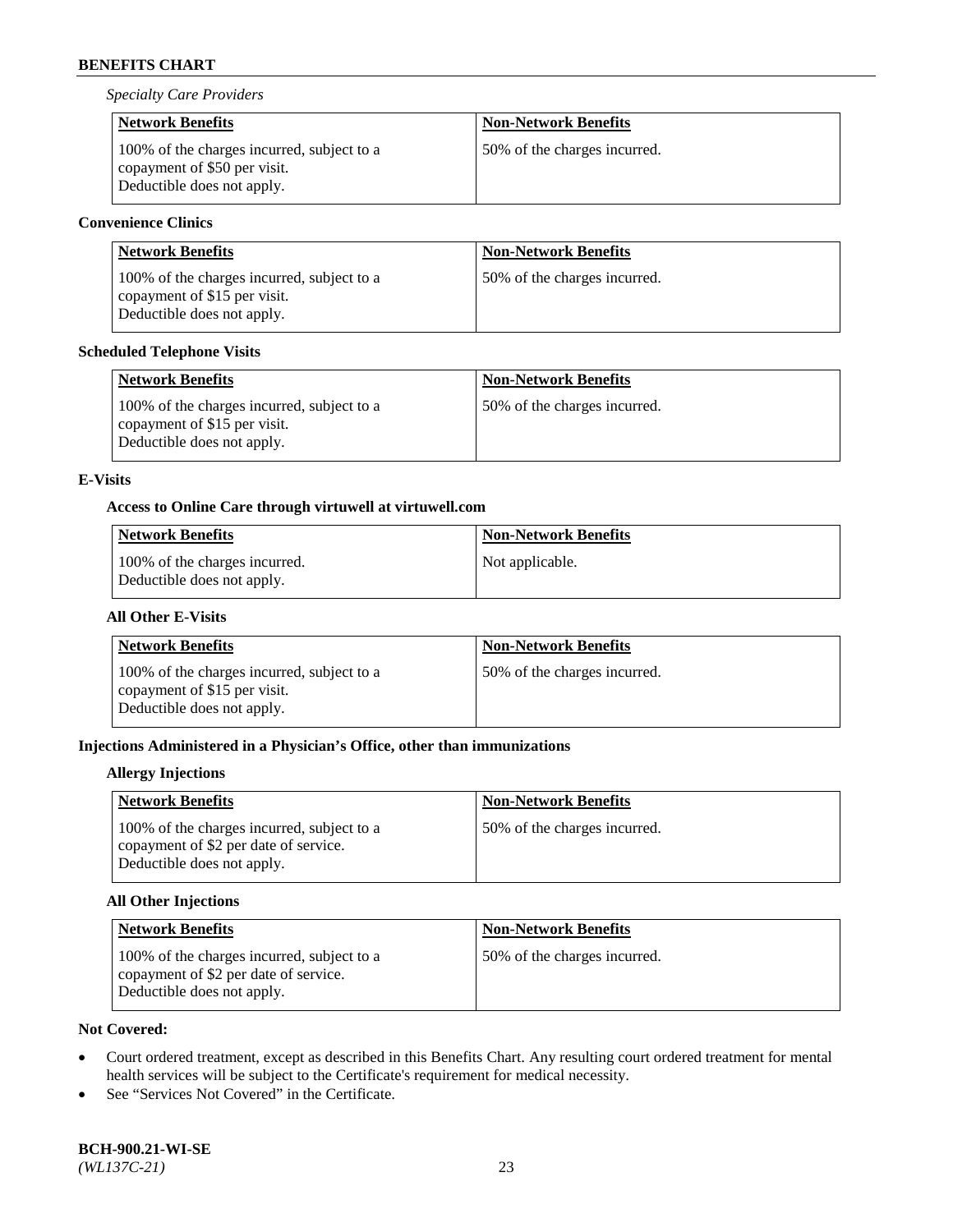# **PEDIATRIC EYEWEAR**

### **Covered Services:**

We cover pediatric eyewear for children under age 19, subject to our medical coverage criteria. Coverage under this provision will continue until the end of the month in which the child turns age 19. These medical policies (medical coverage criteria) are available by calling Member Services, or logging on to your "*my*HealthPartners" account a[t healthpartners.com.](https://www.healthpartners.com/hp/index.html)

| Network Benefits             | <b>Non-Network Benefits</b> |
|------------------------------|-----------------------------|
| 70% of the charges incurred. | No coverage.                |

Limited to one pair of eyeglasses (lenses and frames), or one pair of contact lenses per calendar year.

## **Not Covered:**

See "Services Not Covered" in the Certificate.

# **PHYSICAL THERAPY, OCCUPATIONAL THERAPY, SPEECH THERAPY AND OTHER SPECIFIED THERAPIES**

# **Covered Services:**

We cover the following physical therapy, occupational therapy and speech therapy services:

- Medically necessary rehabilitative care to correct the effects of illness or injury.
- Habilitative care rendered for congenital, developmental or medical conditions which have significantly limited the successful initiation of normal speech and normal motor development.

Massage therapy which is performed in conjunction with other treatment/modalities by a physical or occupational therapist is part of a prescribed treatment plan and is not billed separately is covered.

We cover services provided in a clinic. To see the benefit level for inpatient hospital or skilled nursing facility services, see benefits under "Inpatient Hospital and Skilled Nursing Facility Services".

### **Rehabilitative Care**

| <b>Network Benefits</b>                                                                                                                                                                                   | <b>Non-Network Benefits</b>                                                                                                   |
|-----------------------------------------------------------------------------------------------------------------------------------------------------------------------------------------------------------|-------------------------------------------------------------------------------------------------------------------------------|
| 100% of the charges incurred, subject to a<br>copayment of \$50 per visit.<br>Deductible does not apply.<br>Physical, Occupational and Speech Therapy are<br>limited to 20 visits each per calendar year. | 50% of the charges incurred.<br>Physical, Occupational and Speech Therapy are<br>limited to 20 visits each per calendar year. |

In addition to the services provided above, we cover a minimum of:

- 20 visits per calendar year for pulmonary rehabilitation therapy.
- 36 visits per calendar year for cardiac rehabilitation therapy.
- 30 visits per calendar year for post-cochlear implant aural therapy.
- 20 visits per calendar year for cognitive rehabilitation therapy.

The maximum number of visits is combined for Network Benefits and Non-Network Benefits.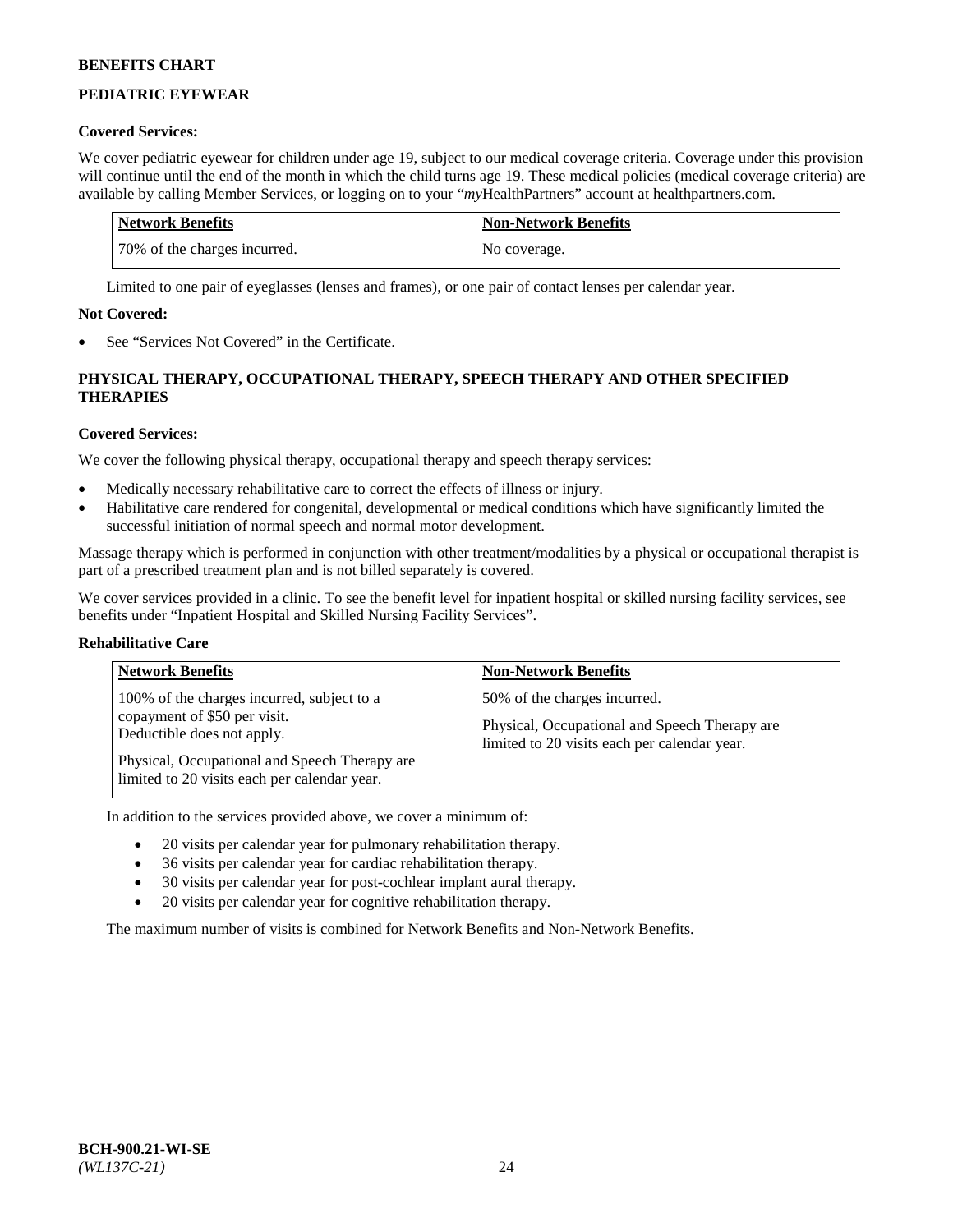#### **Habilitative Services**

| <b>Network Benefits</b>                                                                                                                                                                                   | <b>Non-Network Benefits</b>                                                                                                   |
|-----------------------------------------------------------------------------------------------------------------------------------------------------------------------------------------------------------|-------------------------------------------------------------------------------------------------------------------------------|
| 100% of the charges incurred, subject to a<br>copayment of \$50 per visit.<br>Deductible does not apply.<br>Physical, Occupational and Speech Therapy are<br>limited to 20 visits each per calendar year. | 50% of the charges incurred.<br>Physical, Occupational and Speech Therapy are<br>limited to 20 visits each per calendar year. |

The maximum number of visits is combined for Network Benefits and Non-Network Benefits.

### **Not Covered:**

- Massage therapy for the purpose of comfort or convenience of the Insured.
- See "Services Not Covered" in the Certificate.

### **PRESCRIPTION DRUG SERVICES**

#### **Covered Services:**

We cover prescription drugs and medications that can be self-administered or are administered in a physician's office.

We will refill a prescription for eye drops covered under this Benefits Chart if the Insured requests a refill and the original prescription specified that additional quantities would be needed, providing the refill request does not exceed the quantities needed, and the following conditions are met:

- If the Insured requests a 30-day refill supply, the request must be made between 22 and 30 days of the later of (a) the original date that the prescription was distributed to the insured or (b) the date that the most recent refill was distributed to the Insured; or
- If the Insured requests a 90-day refill supply, the request must be made between 67 and 90 days of the later of (a) the original date that the prescription was distributed to the insured or (b) the date that the most recent refill was distributed to the Insured.

#### **For Network Benefits, drugs and medications must be obtained at a Network pharmacy.**

#### **Outpatient Drugs (except as specified below)**

| <b>Network Benefits</b>                                                                                                                                                                                           | <b>Non-Network Benefits</b>  |
|-------------------------------------------------------------------------------------------------------------------------------------------------------------------------------------------------------------------|------------------------------|
| 100% of the charges incurred, subject to a copayment of<br>\$5 for generic low cost formulary drugs and 100% of<br>the charges incurred, subject to a copayment of \$25 for<br>generic high cost formulary drugs. | 50% of the charges incurred. |
| Brand name formulary drugs are covered at 100% of the<br>charges incurred, subject to a copayment of \$60.                                                                                                        |                              |
| In no event will your cost for a formulary insulin drug<br>exceed \$25.                                                                                                                                           |                              |
| Non-formulary drugs are covered at 100% of the<br>charges incurred, subject to a copayment of \$150.                                                                                                              |                              |
| Deductible does not apply.                                                                                                                                                                                        |                              |

**Oral chemotherapy drugs** are included on the Specialty Drug List. However, you pay the applicable outpatient drug copayment. As required by Wisconsin law, your maximum copayment will not be more than \$100 per prescription for a 31-day supply.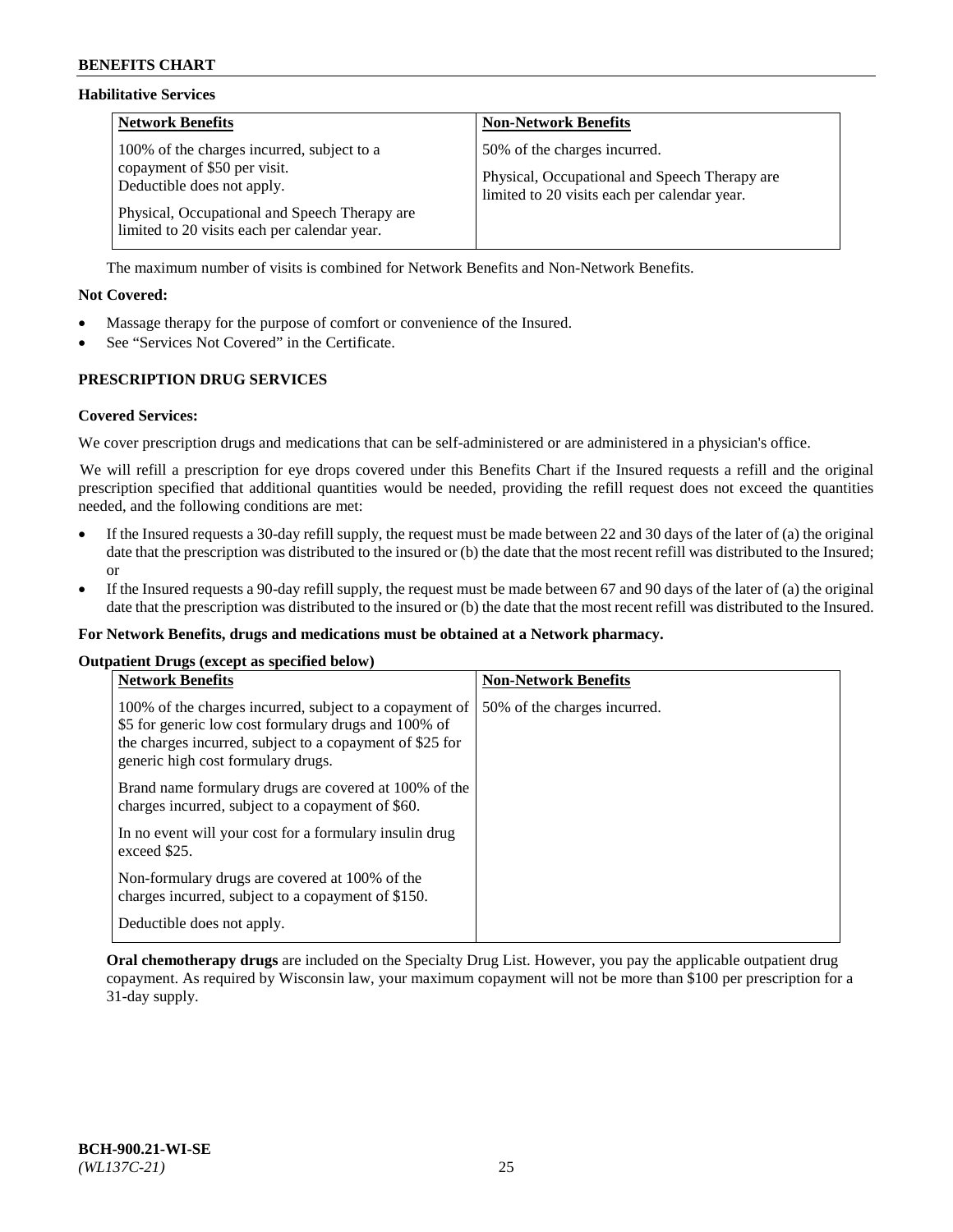#### **Mail Order Drugs**

| <b>Network Benefits</b>                                                                                                                                                                                                    | <b>Non-Network Benefits</b>           |
|----------------------------------------------------------------------------------------------------------------------------------------------------------------------------------------------------------------------------|---------------------------------------|
| For your convenience, you may also get up to a 93-day<br>supply of outpatient prescription drugs that can be self-<br>administered through the designated mail order service.                                              | See Network Mail Order Drugs Benefit. |
| New prescriptions to treat certain chronic conditions<br>and trial drugs will be limited to quantity limits<br>described at the end of this section. You will have to<br>pay one copayment for your initial 31-day supply. |                                       |
| Specialty Drugs are not available through the mail order<br>service.                                                                                                                                                       |                                       |

### **Tobacco Cessation Drugs are covered for all FDA approved tobacco cessation drugs**

| <b>Network Benefits</b>                                     | <b>Non-Network Benefits</b>  |
|-------------------------------------------------------------|------------------------------|
| 100% of the charges incurred.<br>Deductible does not apply. | 50% of the charges incurred. |

#### **Contraceptive Drugs**

| <b>Network Benefits</b>                                                                                                                                         | <b>Non-Network Benefits</b>  |
|-----------------------------------------------------------------------------------------------------------------------------------------------------------------|------------------------------|
| 100% of the charges incurred for formulary drugs.<br>Deductible does not apply.                                                                                 | 50% of the charges incurred. |
| If a physician requests that a non-formulary<br>contraceptive drug be dispensed as written, the drug<br>will be covered at 100%, not subject to the deductible. |                              |

#### **Specialty Drugs which are Self-Administered**

| <b>Network Benefits</b>                                                                                              | <b>Non-Network Benefits</b> |
|----------------------------------------------------------------------------------------------------------------------|-----------------------------|
| 80% of the charges incurred.<br>Deductible does not apply.                                                           | No coverage.                |
| Specialty Drugs are limited to drugs on the Specialty<br>Drug List and must be obtained from a designated<br>vendor. |                             |

**Oral chemotherapy drugs** are included on the Specialty Drug List. However, you pay the applicable outpatient drug copayment. As required by Wisconsin law, your maximum copayment will not be more than \$100 per prescription for a 31-day supply.

#### **Limitations:**

- Certain drugs may require prior authorization as indicated on the formulary. HealthPartners may require prior authorization for the drug and also the site where the drug will be provided. Certain drugs are subject to our utilization review process and quantity limits.
- Certain non-formulary drugs require prior authorization. In addition, certain drugs may be subject to any quantity limits applied as part of our trial program.
- If an Insured requests a brand name drug when there is a generic equivalent, the brand name drug will be covered up to the charge that would apply to the generic drug, minus any required copayment. If a physician requests that a brand name drug be dispensed as written, the drug will be paid at the non-formulary benefit.
- We may require insureds to try over-the-counter (OTC) drug alternatives before approving more costly formulary prescription drugs.
- Unless otherwise specified in the Prescription Drug Services" section, you may receive up to a 31-day supply per prescription.
- A 93-day supply will be covered and dispensed only at pharmacies that participate in our extended day supply program.

**BCH-900.21-WI-SE**  *(WL137C-21)* 26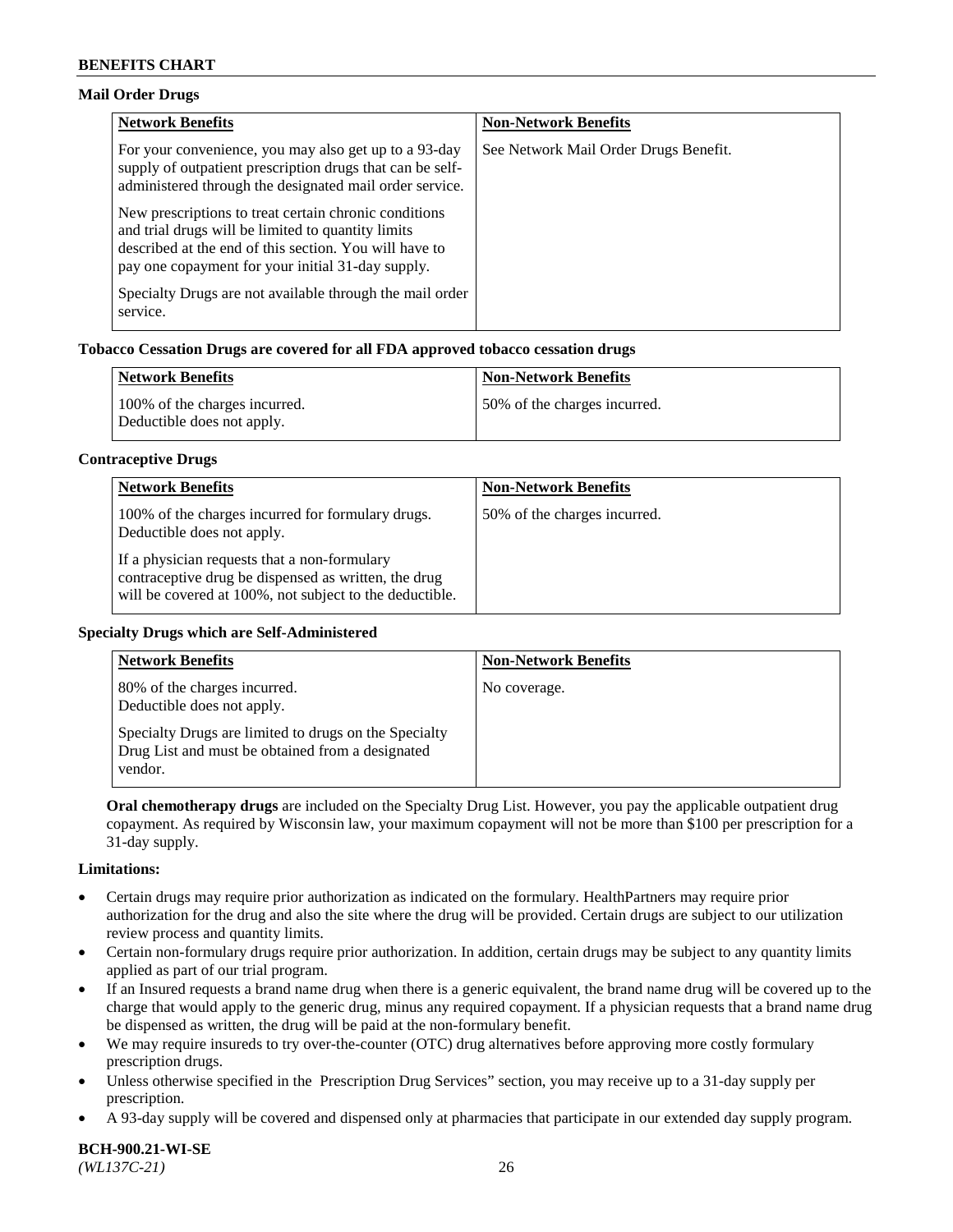- New prescriptions to treat certain chronic conditions are limited to a 31-day supply.
- No more than a 31-day supply of specialty drugs will be covered and dispensed at a time unless it's a manufacturer supplied drug that cannot be split that supplies the member with more than a 31-day supply.
- If a copayment is required, you must pay one copayment for each 31-day supply, or portion thereof. **Not Covered:**
- Replacement of prescription drugs, medications, equipment and supplies due to loss, damage or theft.
- Nonprescription (over-the-counter) drugs or medications, including, but not limited to, vitamins, supplements, homeopathic remedies, and non-FDA approved drugs, unless listed on the formulary and prescribed by a physician or legally authorized health care provider under applicable state and federal law. This exclusion does not include over-thecounter contraceptives for women as allowed under the Affordable Care Act when the Insured obtains a prescription for the item. In addition, if the Insured obtains a prescription, this exclusion does not include aspirin to prevent cardiovascular disease for men and women of certain ages; folic acid supplements for women who may become pregnant; fluoride chemoprevention supplements for children without fluoride in their water source; and iron supplements for children age 6-12 who are at risk for anemia.
- All drugs for the treatment of sexual dysfunction.
- All drugs for the treatment of growth deficiency.
- All drugs for the treatment of infertility.
- Medical cannabis.
- Drugs on the Excluded Drug List. The Excluded Drug List includes select drugs within a therapy class that are not eligible for coverage. This includes drugs that may be excluded for certain indications. The Excluded Drug List is available at [healthpartners.com.](http://www.healthpartners.com/)
- Drugs that are newly approved by the FDA until they are reviewed and approved by HealthPartners Pharmacy and Therapeutics Committee.
- Medical devices approved by the FDA will not be covered under the Prescription Drug Services section unless they are on our formulary. Covered medical devices are generally submitted and reimbursed under your medical benefits.
- See "Services Not Covered" in the Certificate.

### **PREVENTIVE SERVICES**

#### **Applicable Definitions:**

**Routine Preventive Services** are routine health care services that include screenings, check-ups and counseling to prevent illness, disease or other health problems before symptoms occur.

**Diagnostic Services** are services to help a provider understand your symptoms, diagnose illness and decide what treatment may be needed. They may be the same services that are listed as preventive services, but they are being used as diagnostic services. Your provider will determine if these services are preventive or diagnostic. These services are not preventive if received as part of a visit to diagnose, manage or maintain an acute or chronic medical condition, illness or injury. When that occurs, unless otherwise indicated below, standard deductibles, copayments or coinsurance apply.

#### **Covered Services:**

We cover preventive services that meet any of the requirements under the Affordable Care Act (ACA) shown in the bulleted items below. These preventive services are covered at 100% under the Network Benefits with no deductible, copayments or coinsurance. (If a preventive service is not required by the ACA and it is covered at a lower benefit level, it will be specified below.) Preventive benefits mandated under the ACA are subject to periodic review and modification. Changes would be effective in accordance with the federal rules. Preventive services mandated by the ACA include:

- Evidence-based items or services that have in effect a rating of A or B in the current recommendations of the United States Preventive Services Task Force with respect to the individual;
- Immunizations for routine use in children, adolescents, and adults that have in effect a recommendation from the Advisory Committee on Immunization Practices of the Centers for Disease Control and Prevention with respect to the individual;
- With respect to infants, children, and adolescents, evidence-informed preventive care and screenings provided for in comprehensive guidelines supported by the Health Resources and Services Administration; and
- With respect to women, preventive care and screenings provided for in comprehensive guidelines supported by the Health Resources and Services Administration.

Covered services are based on established medical policies, which are subject to periodic review and modification by the medical or dental directors. These medical policies (medical coverage criteria) are available by calling Member Services, or logging on to your "*my*HealthPartners" account at [healthpartners.com.](https://www.healthpartners.com/hp/index.html)

**BCH-900.21-WI-SE**  *(WL137C-21)* 27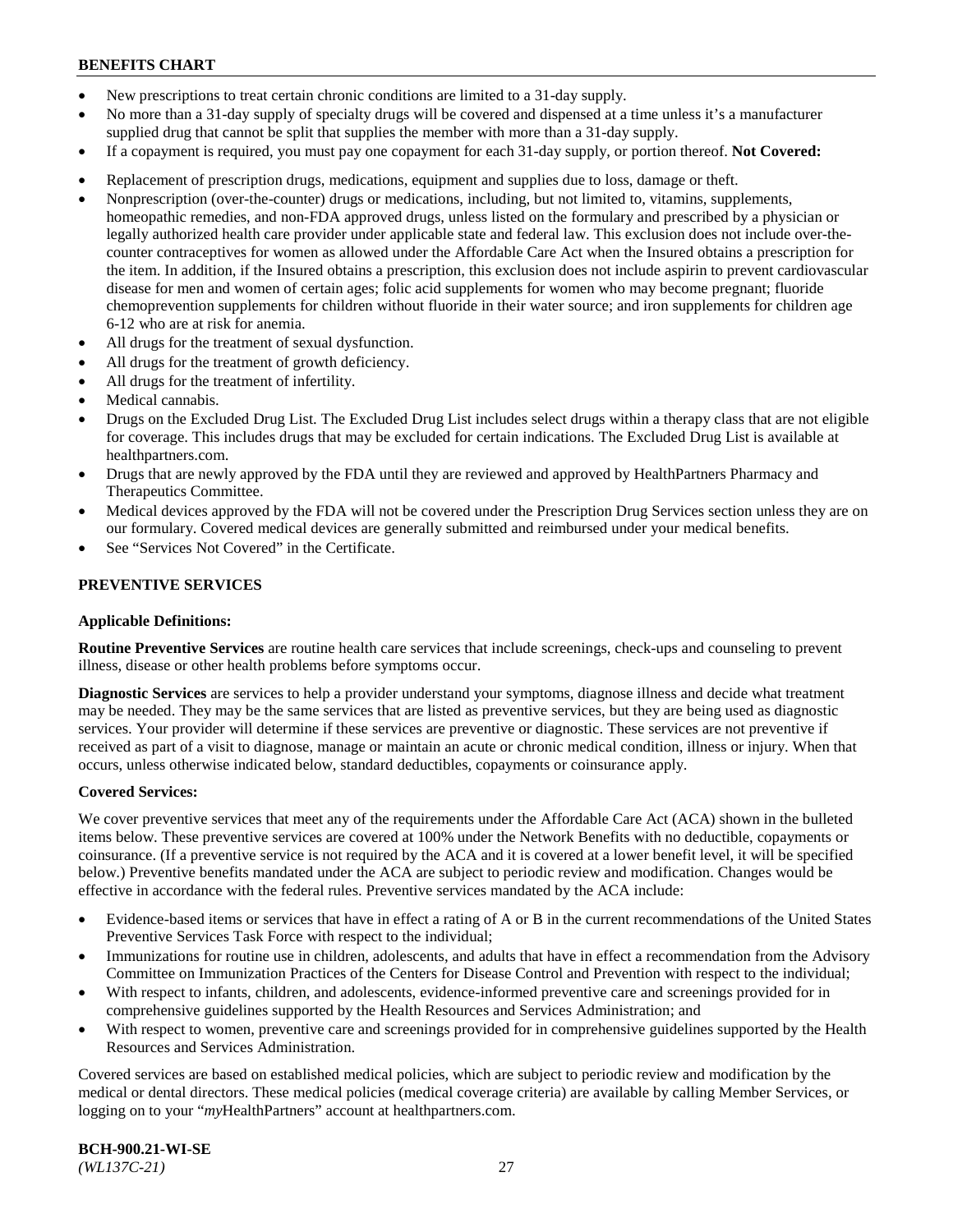### **ACA and state mandated preventive services are covered as follows:**

**Routine Health Exams and Periodic Health Assessments.** A physician or health care provider will counsel you as to how often health assessments are needed based on age, sex and health status. This includes screening and counseling for tobacco cessation and all FDA approved tobacco cessation medications including over-the-counter drugs (as shown in the Prescription Drug Services section).

| <b>Network Benefits</b>                                     | <b>Non-Network Benefits</b>  |
|-------------------------------------------------------------|------------------------------|
| 100% of the charges incurred.<br>Deductible does not apply. | 50% of the charges incurred. |

**Child Health Supervision Services.** This includes pediatric preventive services such as newborn screenings, appropriate immunizations, developmental assessments and laboratory services appropriate to the age of the child from birth to 72 months and appropriate immunizations to age 18.

| <b>Network Benefits</b>                                     | <b>Non-Network Benefits</b>  |
|-------------------------------------------------------------|------------------------------|
| 100% of the charges incurred.<br>Deductible does not apply. | 50% of the charges incurred. |

#### **Routine Prenatal Care and Exams**

| <b>Network Benefits</b>                                     | <b>Non-Network Benefits</b>   |
|-------------------------------------------------------------|-------------------------------|
| 100% of the charges incurred.<br>Deductible does not apply. | 150% of the charges incurred. |

**Routine Postnatal Care.** This includes health exams, assessments, education and counseling relating to the period immediately after childbirth.

| <b>Network Benefits</b>                                     | <b>Non-Network Benefits</b>  |
|-------------------------------------------------------------|------------------------------|
| 100% of the charges incurred.<br>Deductible does not apply. | 50% of the charges incurred. |

**Routine Screening Procedures for Cancer.** This includes colorectal screening starting at age 50 and under age 50 for people at high risk of colorectal cancer. This also includes cancer screenings recommended by the USPSTF with an A or B rating. Women's preventive health services below describe additional routine screening procedures for cancer.

| <b>Network Benefits</b>                                     | <b>Non-Network Benefits</b>  |
|-------------------------------------------------------------|------------------------------|
| 100% of the charges incurred.<br>Deductible does not apply. | 50% of the charges incurred. |

**Professional Voluntary Family Planning Services.** This includes services to prevent or delay a pregnancy, including counseling and education. Services must be provided by a licensed provider.

| Network Benefits                                            | <b>Non-Network Benefits</b>  |
|-------------------------------------------------------------|------------------------------|
| 100% of the charges incurred.<br>Deductible does not apply. | 50% of the charges incurred. |

### **Adult Immunizations**

| <b>Network Benefits</b>                                     | Non-Network Benefits         |
|-------------------------------------------------------------|------------------------------|
| 100% of the charges incurred.<br>Deductible does not apply. | 50% of the charges incurred. |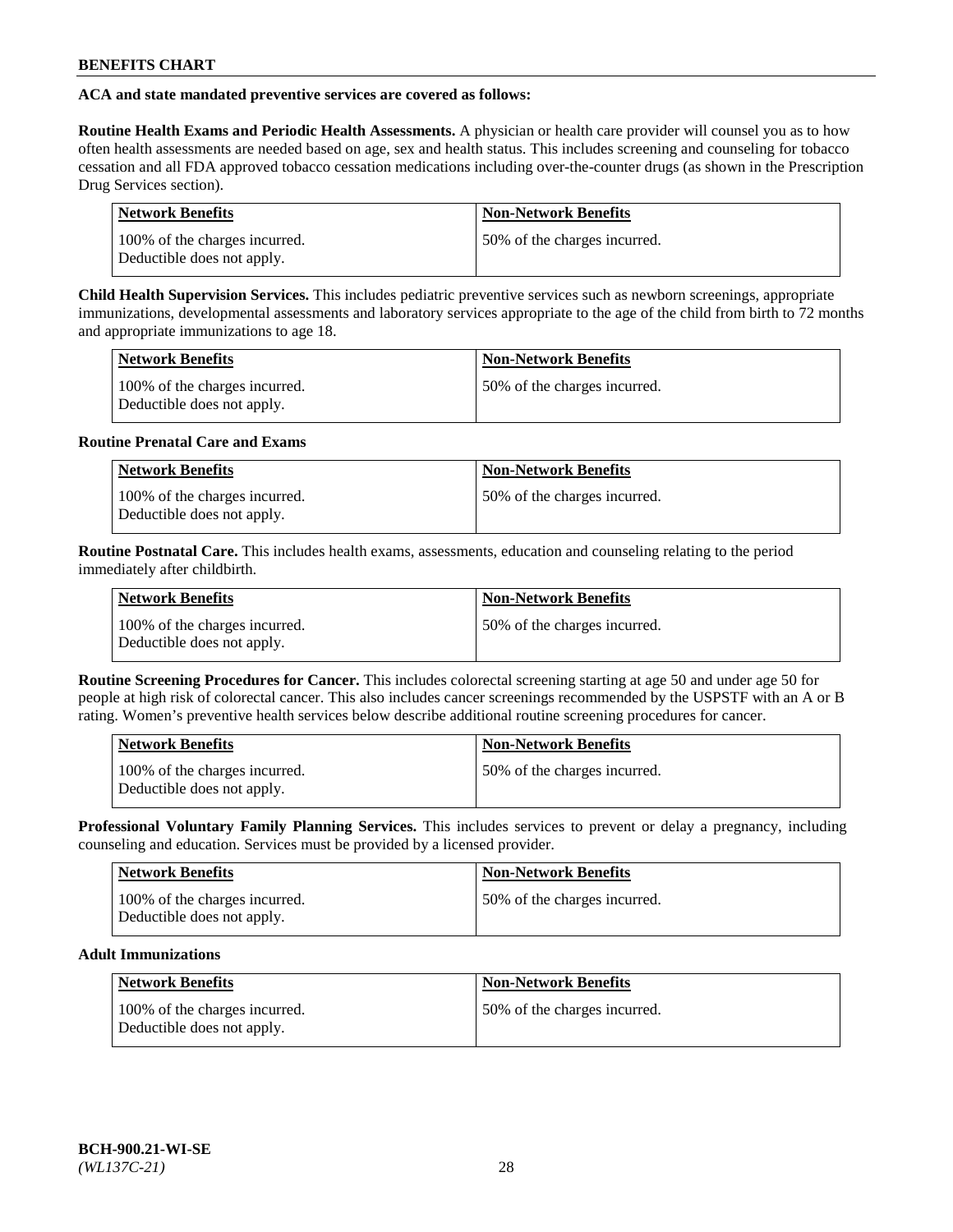**Women's Preventive Health Services.** This includes mammograms, screenings for cervical cancer (pap smears), breast pumps, human papillomavirus (HPV) testing, counseling for sexually transmitted infections, counseling and screening for human immunodeficiency virus (HIV), and all FDA approved contraceptive methods as prescribed by a doctor, sterilization procedures, education and counseling (see the Prescription Drug Services section for coverage of oral contraceptive drugs). We also provide genetic screening for BRCA if someone in your family has the gene or you have a diagnosis of cancer.

The U.S. Preventive Services Task Force (USPSTF) recommends screening mammography, with or without clinical breast examination (CBE), every 1-2 years for women aged 40 and older. For women age 50 and older, we cover an annual mammogram.

| Network Benefits                                            | <b>Non-Network Benefits</b>  |
|-------------------------------------------------------------|------------------------------|
| 100% of the charges incurred.<br>Deductible does not apply. | 50% of the charges incurred. |

**Obesity Screening and Management.** We cover obesity screening and counseling for all ages during a routine preventive care exam. If you are age 18 or older and have a body mass index of 30 or more, we also cover intensive obesity management to help you lose weight. Your primary care doctor can coordinate these services.

| Network Benefits                                            | <b>Non-Network Benefits</b>  |
|-------------------------------------------------------------|------------------------------|
| 100% of the charges incurred.<br>Deductible does not apply. | 50% of the charges incurred. |

**Preventive Medications.** We cover preventive medications currently recommended by USPSTF with an A or B rating if they are prescribed by your medical provider and they are listed on our formulary. Preventive medications are subject to periodic review and modification. Changes would be effective in accordance with the federal rules and reflected in our current medical coverage criteria for preventive care services.

| <b>Network Benefits</b>                                     | <b>Non-Network Benefits</b>  |
|-------------------------------------------------------------|------------------------------|
| 100% of the charges incurred.<br>Deductible does not apply. | 50% of the charges incurred. |

**In addition to any ACA or state mandated preventive services referenced above, we cover the following eligible services:**

### **Routine Eye and Hearing Exams**

| <b>Network Benefits</b>                                     | <b>Non-Network Benefits</b>  |
|-------------------------------------------------------------|------------------------------|
| 100% of the charges incurred.<br>Deductible does not apply. | 50% of the charges incurred. |

**Ovarian Cancer Surveillance Test for Women who are at Risk.** "At risk for ovarian cancer" means (1) having a family history that includes any of the following: one or more first-degree or second-degree relatives with ovarian cancer, clusters of female relatives with breast cancer or nonpolyposis colorectal cancer; or (2) testing positive for BRCA1 or BRCA2 mutations. "Surveillance test for ovarian cancer" means annual screening using CA-125 serum tumor marker testing, transvaginal ultrasound, pelvic examination or other proven ovarian screening tests currently being evaluated by the federal Food and Drug Administration or by the National Cancer Institute.

| <b>Network Benefits</b>                               | <b>Non-Network Benefits</b>                           |
|-------------------------------------------------------|-------------------------------------------------------|
| Coverage level is same as corresponding Network       | Coverage level is same as corresponding Non-Network   |
| Benefits, depending on type of service provided, such | Benefits, depending on type of service provided, such |
| as Diagnostic Imaging Services, Laboratory Services   | as Diagnostic Imaging Services, Laboratory Services   |
| or Office Visits for Illness or Injury, or Preventive | or Office Visits for Illness or Injury, or Preventive |
| Services.                                             | Services.                                             |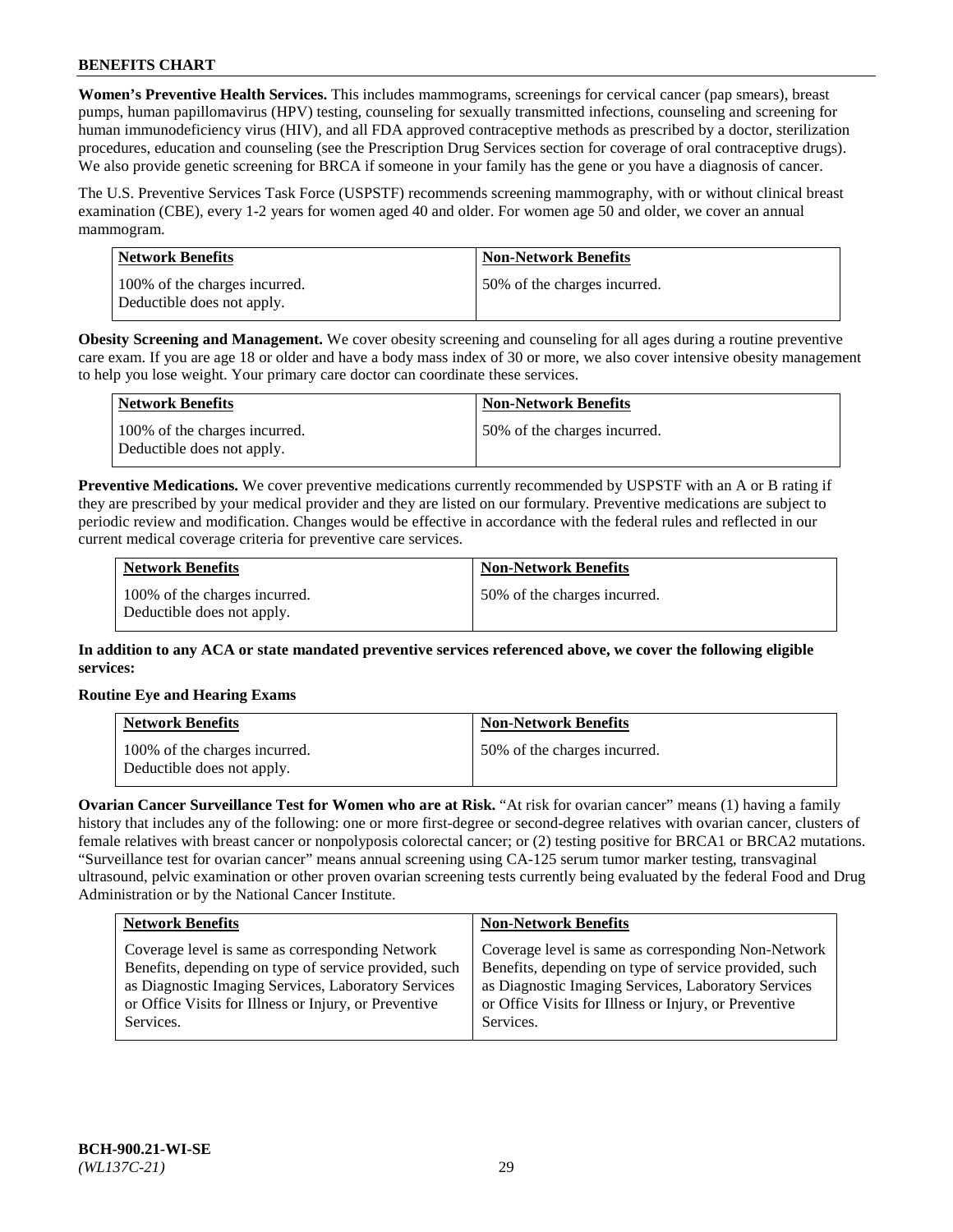#### **Limitations:**

• Services are not preventive if received as part of a visit to diagnose, manage or maintain an acute or chronic medical condition, illness or injury. When that occurs, unless otherwise indicated above, standard deductibles, copayments or coinsurance apply.

#### **Not Covered:**

See "Services Not Covered" in the Certificate.

### **TRANSPLANT SERVICES**

#### **Applicable Definitions:**

**Autologous.** This is when the source of cells is from the individual's own marrow or stem cells.

**Allogeneic.** This is when the source of cells is from a related or unrelated donor's marrow or stem cells.

**Allogeneic Bone Marrow Transplant.** This is when the bone marrow is harvested from the related or unrelated donor and stored. The patient undergoes treatment which includes tumor ablation with high-dose chemotherapy and/or radiation. The bone marrow is reinfused (transplanted).

**Autologous Bone Marrow Transplant.** This is when the bone marrow is harvested from the individual and stored. The patient undergoes treatment which includes tumor ablation with high-dose chemotherapy and/or radiation. The bone marrow is reinfused (transplanted).

**Autologous/Allogeneic Stem Cell Support.** This is a treatment process that includes stem cell harvest from either bone marrow or peripheral blood, tumor ablation with high-dose chemotherapy and/or radiation, stem cell reinfusion, and related care. Autologous/allogeneic bone marrow transplantation and high dose chemotherapy with peripheral stem cell rescue/support are considered to be autologous/allogeneic stem cell support.

**Designated Transplant Center.** This is any health care provider, group or association of health care providers designated by us to provide services, supplies or drugs for specified transplants for our Insureds.

**Transplant Services.** This is transplantation (including retransplants) of the human organs or tissue listed below, including all related post-surgical treatment, follow-up care and drugs and multiple transplants for a related cause. Transplant services do not include other organ or tissue transplants or surgical implantation of mechanical devices functioning as a human organ, except surgical implantation of an FDA approved Ventricular Assist Device (VAD) or total artificial heart, functioning as a temporary bridge to heart transplantation.

Prior authorization is required prior to consultation to support coordination of care and benefits.

### **Covered Services:**

We cover eligible transplant services (as defined above) while you are covered under the Certificate. Transplants that will be considered for coverage are limited to the following:

- Kidney transplants for end-stage disease.
- Cornea transplants for end-stage disease.
- Heart transplants for end-stage disease.
- Lung transplants or heart/lung transplants for: (1) primary pulmonary hypertension; (2) Eisenmenger's syndrome; (3) endstage pulmonary fibrosis; (4) alpha 1 antitrypsin disease; (5) cystic fibrosis; and (6) emphysema.
- Liver transplants for: (1) biliary atresia in children; (2) primary biliary cirrhosis; (3) post-acute viral infection (including hepatitis A, hepatitis B antigen e negative and hepatitis C) causing acute atrophy or post-necrotic cirrhosis; (4) primary sclerosing cholangitis; (5) alcoholic cirrhosis; and (6) hepatocellular carcinoma.
- Allogeneic bone marrow transplants or peripheral stem cell support associated with high dose chemotherapy for: (1) acute myelogenous leukemia; (2) acute lymphocytic leukemia; (3) chronic myelogenous leukemia; (4) severe combined immunodeficiency disease; (5) Wiskott-Aldrich syndrome; (6) aplastic anemia; (7) sickle cell anemia; (8) non-relapsed or relapsed non-Hodgkin's lymphoma; (9) multiple myeloma; and (10) testicular cancer.
- Autologous bone marrow transplants or peripheral stem cell support associated with high-dose chemotherapy for: (1) acute leukemias; (2) non-Hodgkin's lymphoma; (3) Hodgkin's disease; (4) Burkitt's lymphoma; (5) neuroblastoma; (6) multiple myeloma; (7) chronic myelogenous leukemia; and (8) non-relapsed non-Hodgkin's lymphoma.
- Pancreas transplants for simultaneous pancreas-kidney transplants for diabetes, pancreas after kidney, living related segmental simultaneous pancreas kidney transplantation and pancreas transplant alone.